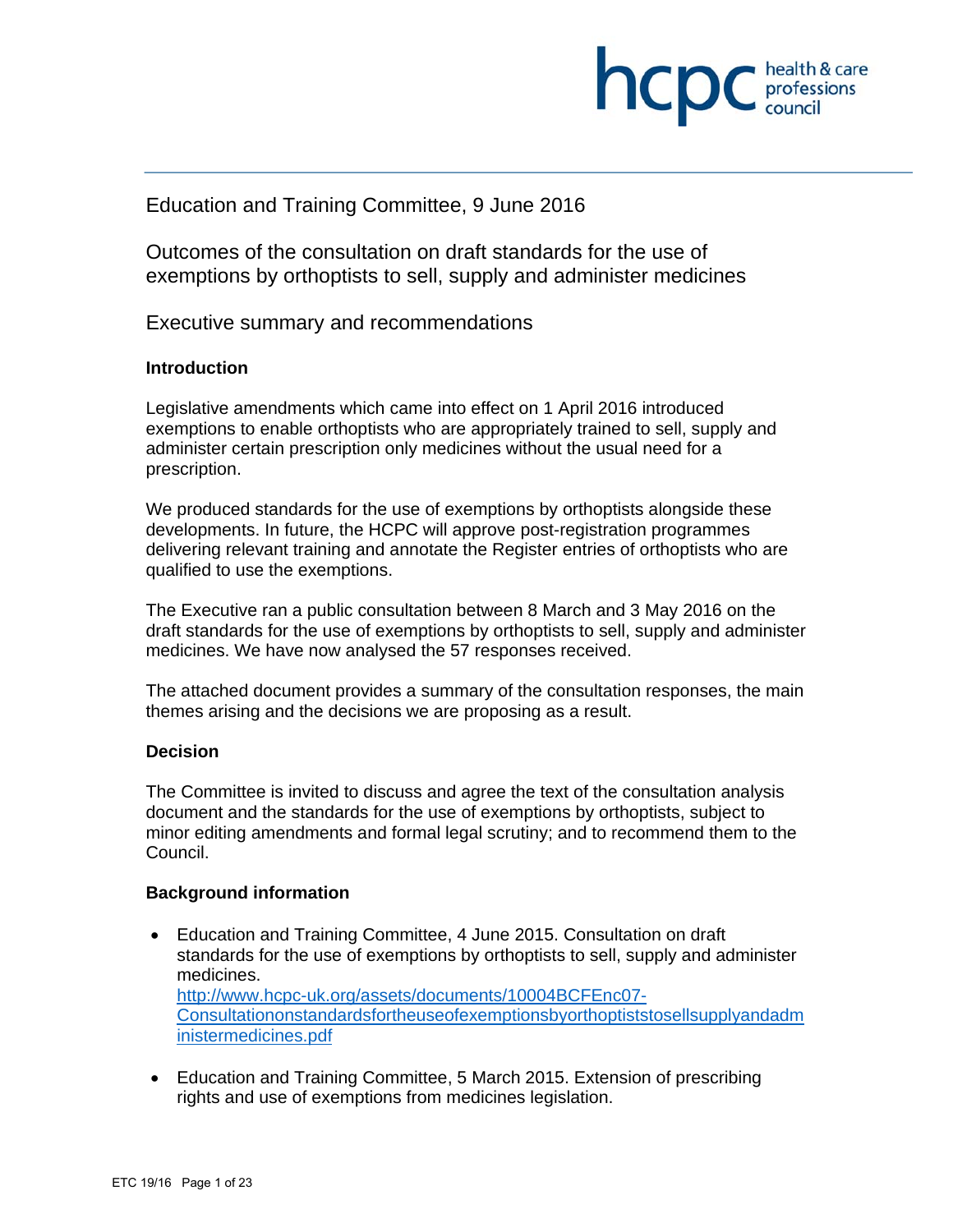http://www.hcpc-uk.org/assets/documents/10004AC5Enc07- Extensionofprescribingrightsanduseofexemptionsfrommedicineslegislation.pdf

Other background: see paper.

#### **Resource implications**

The resource implications are associated with publishing the standards; assessing new training programmes; and delivering a major project to enable annotation of orthoptists' entries on the Register. These have been accounted for in departmental and major project planning for 2016/17.

#### **Financial implications**

The financial implications include the cost of publishing the standards; assessing new training programmes; and delivering a major project to enable annotation of orthoptists' entries on the Register. These have been accounted for in budgetary planning for 2016/17.

#### **Appendices**

Appendix 1: Standards for the use of exemptions by orthoptists to sell, supply and administer medicines (following consultation)

#### **Date of paper**

24 May 2016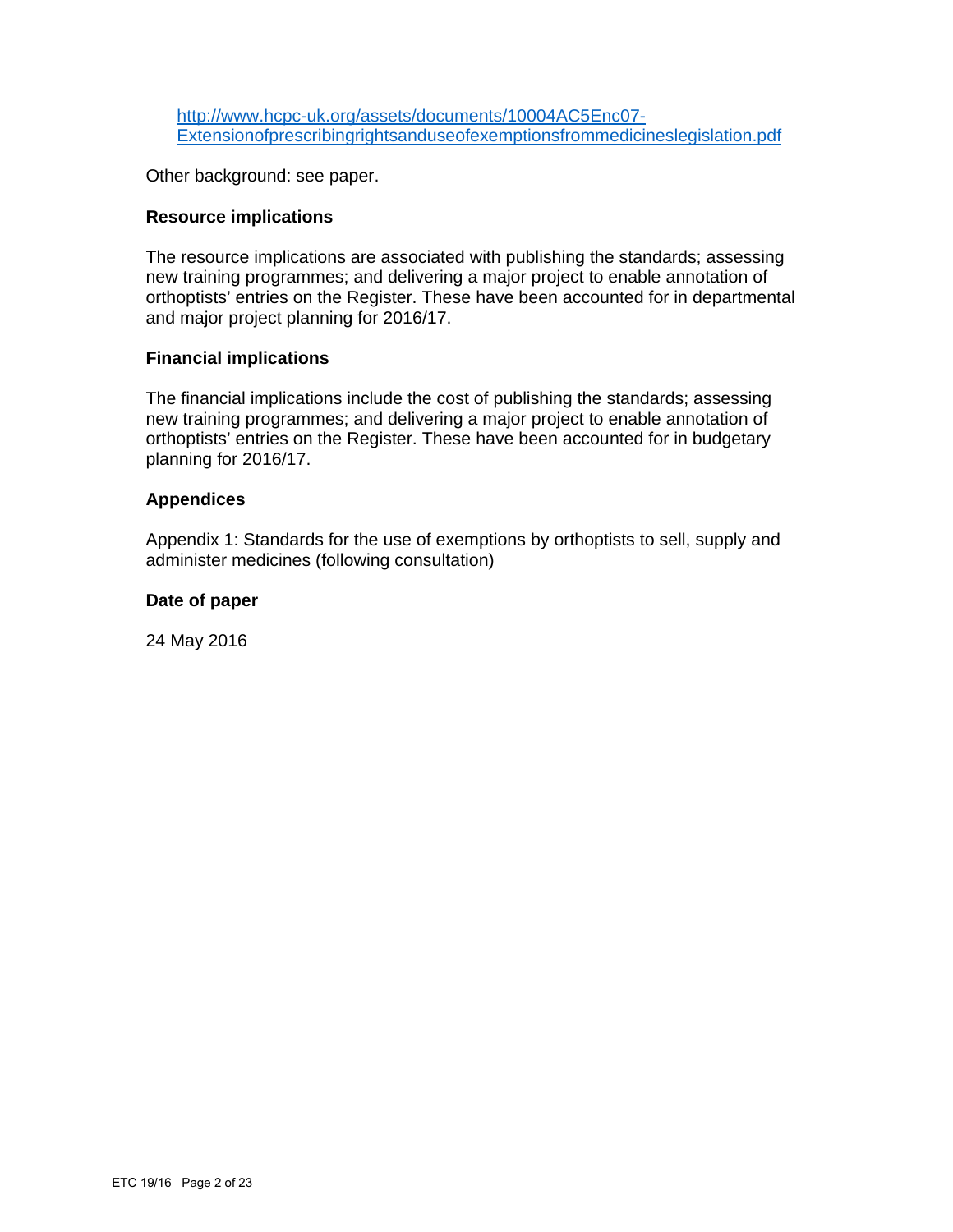

## **Outcomes of the consultation on draft standards for the use of exemptions by orthoptists to sell, supply and administer medicines**

Analysis of responses to the consultation, and our decisions as a result

## **Contents**

| Appendix 1: Standards for the use of exemptions by orthoptists to sell, supply and |  |
|------------------------------------------------------------------------------------|--|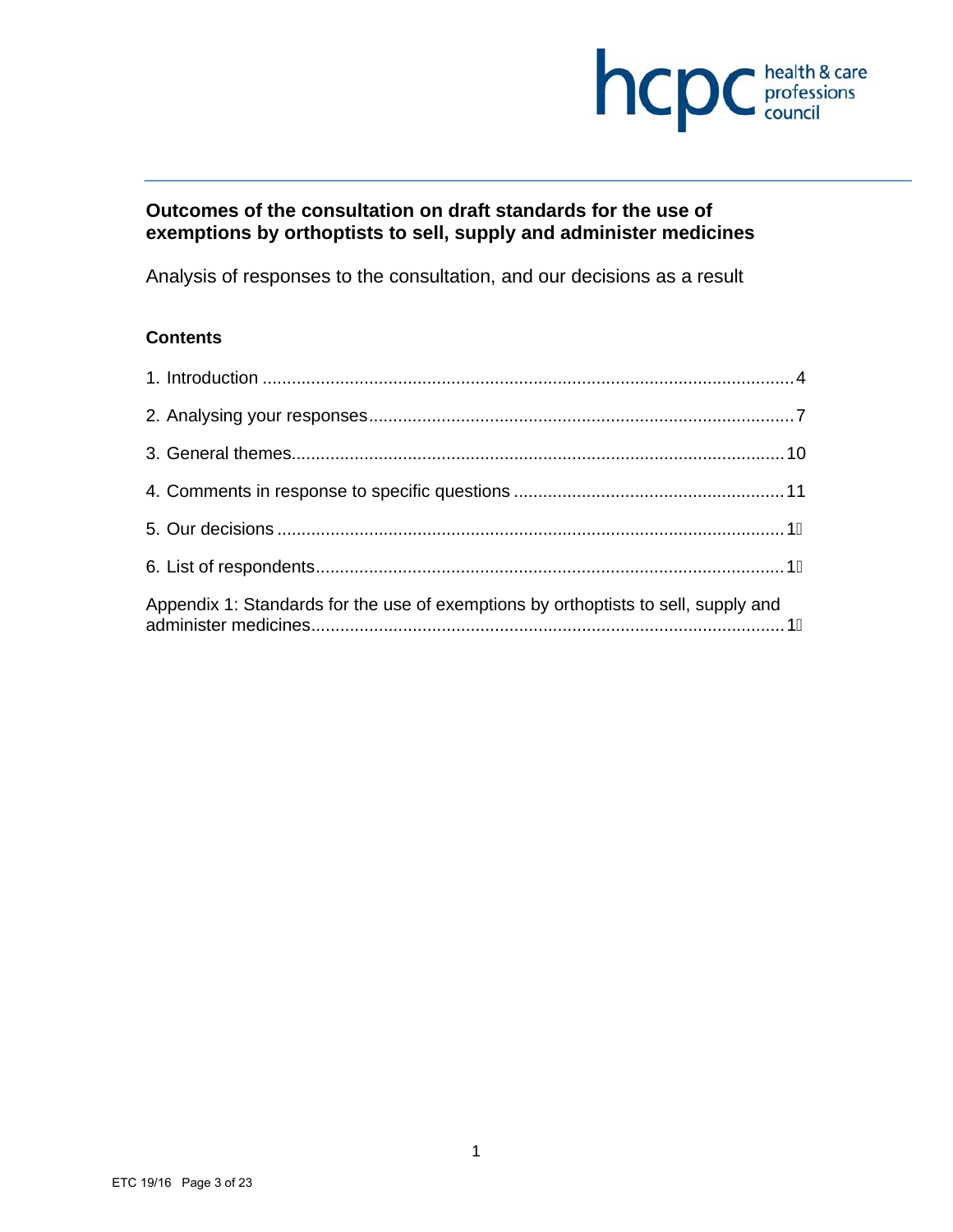## **1. Introduction**

## **About the consultation**

- 1.1 We consulted between 8 March and 3 May 2016 on proposed draft standards for the use of exemptions by orthoptists to sell, supply and administer medicines.
- 1.2 These standards were developed alongside the introduction of legislative exemptions for orthoptists to be able to sell, supply and/or administer certain prescription only medicines throughout the United Kingdom without the usual need for a prescription<sup>1</sup>.
- 1.3 In future we will annotate the HCPC Register entries of orthoptists who are qualified to use the exemptions and will approve programmes delivering relevant training. The development of standards allows us to set out what is necessary for safe and effective practice by orthoptists who sell, supply or administer medicines via exemptions.
- 1.4 In consulting on the proposed standards, we asked our stakeholders to consider whether they were clear, appropriate, comprehensive and set at the necessary level. We have used the responses we received to help us decide if any further amendments are needed.

## **About us**

- 1.5 We are a regulator and were set up to protect the public. To do this, we keep a Register of health and care professionals who meet our standards for their professional skills and behaviour. Individuals on our Register are called 'registrants'.
- 1.6 We currently regulate 16 professions:
	- Arts therapists
	- Biomedical scientists
	- Chiropodists / podiatrists
	- Clinical scientists
	- Dietitians
	- Hearing aid dispensers
	- Occupational therapists
	- Operating department practitioners
	- Orthoptists
	- Paramedics
	- Physiotherapists
	- Practitioner psychologists
	- Prosthetists / orthotists

 1 See The Human Medicines (Amendment) Regulations 2016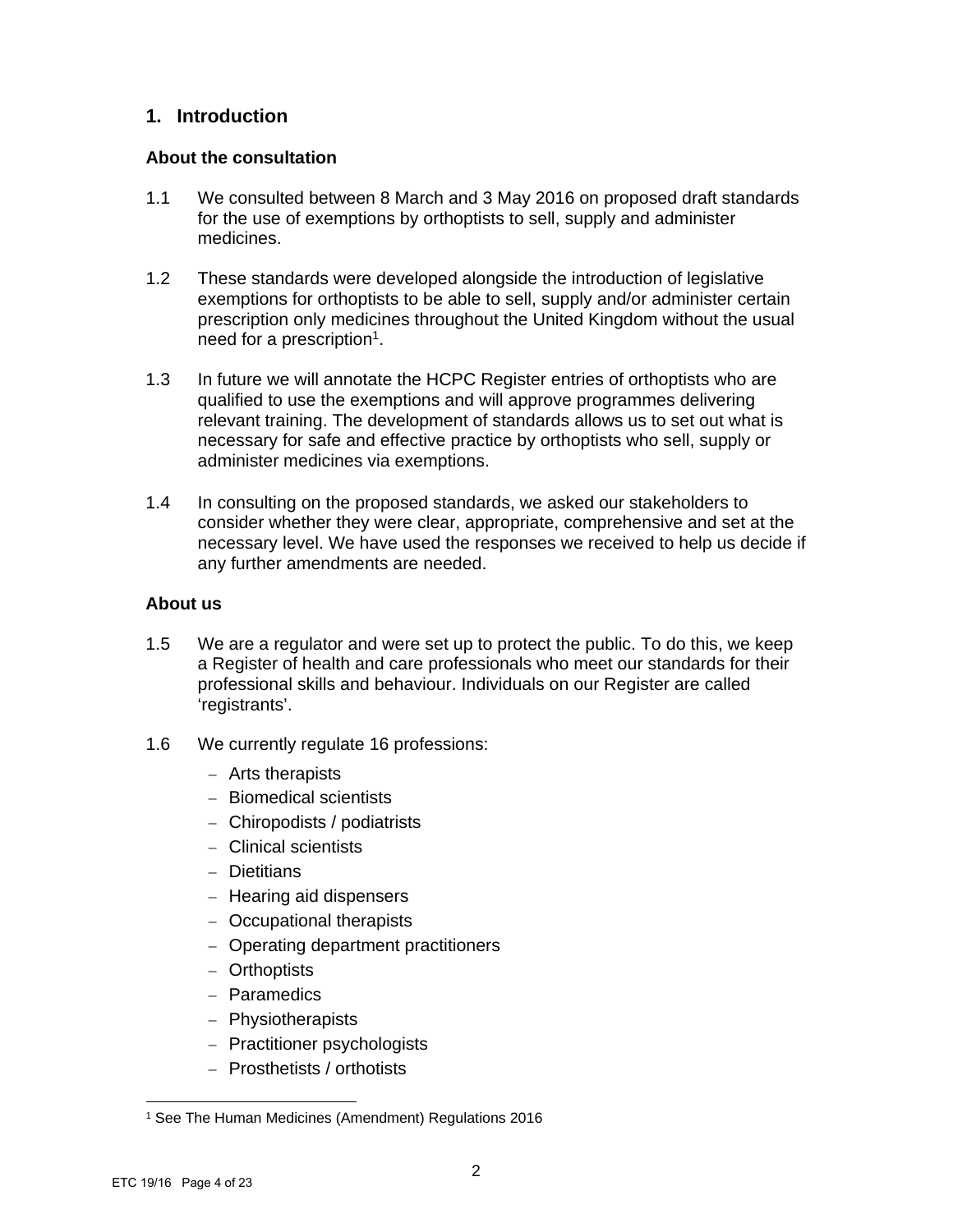- Radiographers
- Social workers in England
- Speech and language therapists

## **Developing the standards**

- 1.7 The standards are divided into two parts:
	- The first part contains standards for education providers delivering training for orthoptists in using exemptions to sell, supply and administer medicines. This part sets out the systems and processes that we expect an education provider to have in place in order to ensure that a student is capable of using exemptions safely and effectively upon completion of the programme.
	- The second part sets out the skills, knowledge and understanding that orthoptists will need to demonstrate in order to use exemptions safely and effectively in their practice.
- 1.8 We used the following to inform development of the standards:
	- $\bullet$  our standards of education and training (SETs)<sup>2</sup>, which set out requirements for education providers delivering pre-registration training across all HCPC-regulated professions;
	- our standards of proficiency for orthoptists, which set out the knowledge, skills and understanding expected of orthoptists at entry to the Register;
	- our standards for prescribing; and
	- the learning outcomes contained in the draft outline curriculum framework developed by the British and Irish Orthoptic Society (BIOS) for education providers who will deliver relevant training<sup>3</sup>.
- 1.9 In addition, we sought feedback from BIOS and from education providers who have expressed the intention to develop new training programmes for orthoptists on the use of exemptions. Conversations with these stakeholders have been useful in developing standards that are appropriate and realistic, given the likely format of training programmes and envisaged use of exemptions by orthoptists in the future.

## **How we will use the new standards**

1.10 In order to use the exemptions, an orthoptist will need to have completed an approved post-registration training course and be 'annotated' (or marked) on the HCPC Register. Education providers have indicated that this training is likely to comprise a theory component as well as a practice-based component within the orthoptist's own workplace. Training on the use of exemptions to

 2 All HCPC standards can be found on our website: http://www.hcpc-

uk.org/aboutregistration/standards<br><sup>3</sup> The 'Outline Curriculum Framework for Education Programmes to prepare Orthoptists to use exemptions' can be found on the BIOS website: https://orthoptics.org.uk/Exemptions-&-Consultation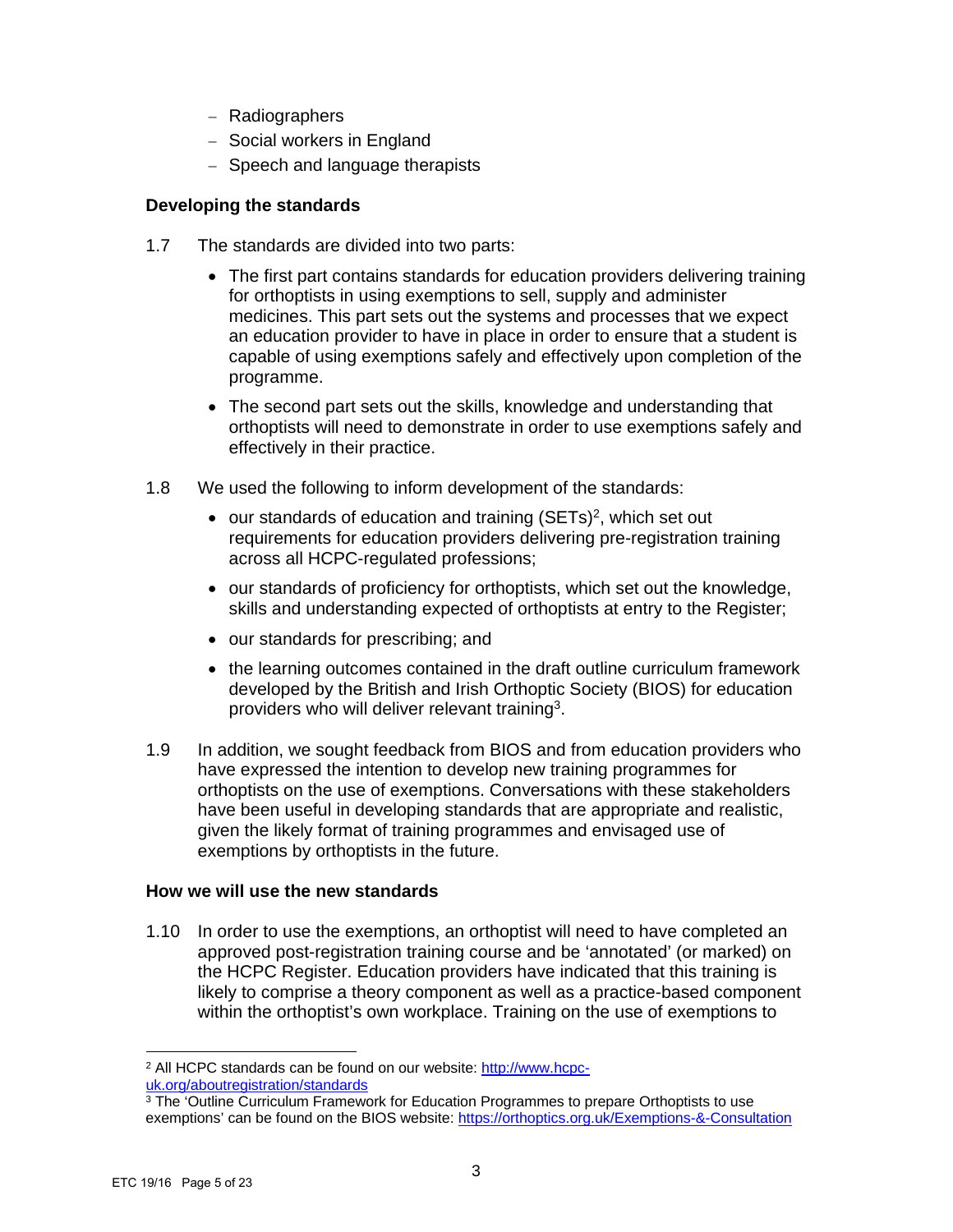sell, supply and administer medicines is not currently a part of pre-registration orthoptist education and training.

- 1.11 Once they have been finalised and published, we will use these standards when we approve and subsequently monitor the relevant training programmes. We will visit the programmes to assess them against the standards, as part of our rigorous approval process. A programme which does not meet one or more of the standards would have conditions attached to its approval; and if these conditions were not met, this would lead to approval being refused. Approved programmes will be monitored on an on-going basis against the standards. A programme which did not continue to meet them would have their on-going approval withdrawn.
- 1.12 As the second part of the standards sets out the knowledge, understanding and skills required for orthoptists to be able to use exemptions safely and effectively, we will take these into account (alongside our other standards) in the future when we consider concerns raised about the competence of an orthoptist who sells, supplies or administers medicines to patients using exemptions.

#### **About this document**

- 1.13 This document summarises the responses we received to the consultation. The results of this consultation have been used to consider further amendments to the standards for the use of exemptions by orthoptists to sell, supply and administer medicines.
- 1.14 The remainder of this document is divided into the following sections.
	- **Section 2** explains how we handled and analysed the responses we received, providing some overall statistics from the responses.
	- **Section 3** summarises key themes from the comments we received in response to the consultation.
	- **Section 4** outlines the comments we received in relation to specific questions within the consultation.
	- **Section 5** outlines our responses to the comments we received and our decisions as a result.
	- **Section 6** lists the organisations which responded to the consultation.
	- **Appendix 1** lists the standards following consultation.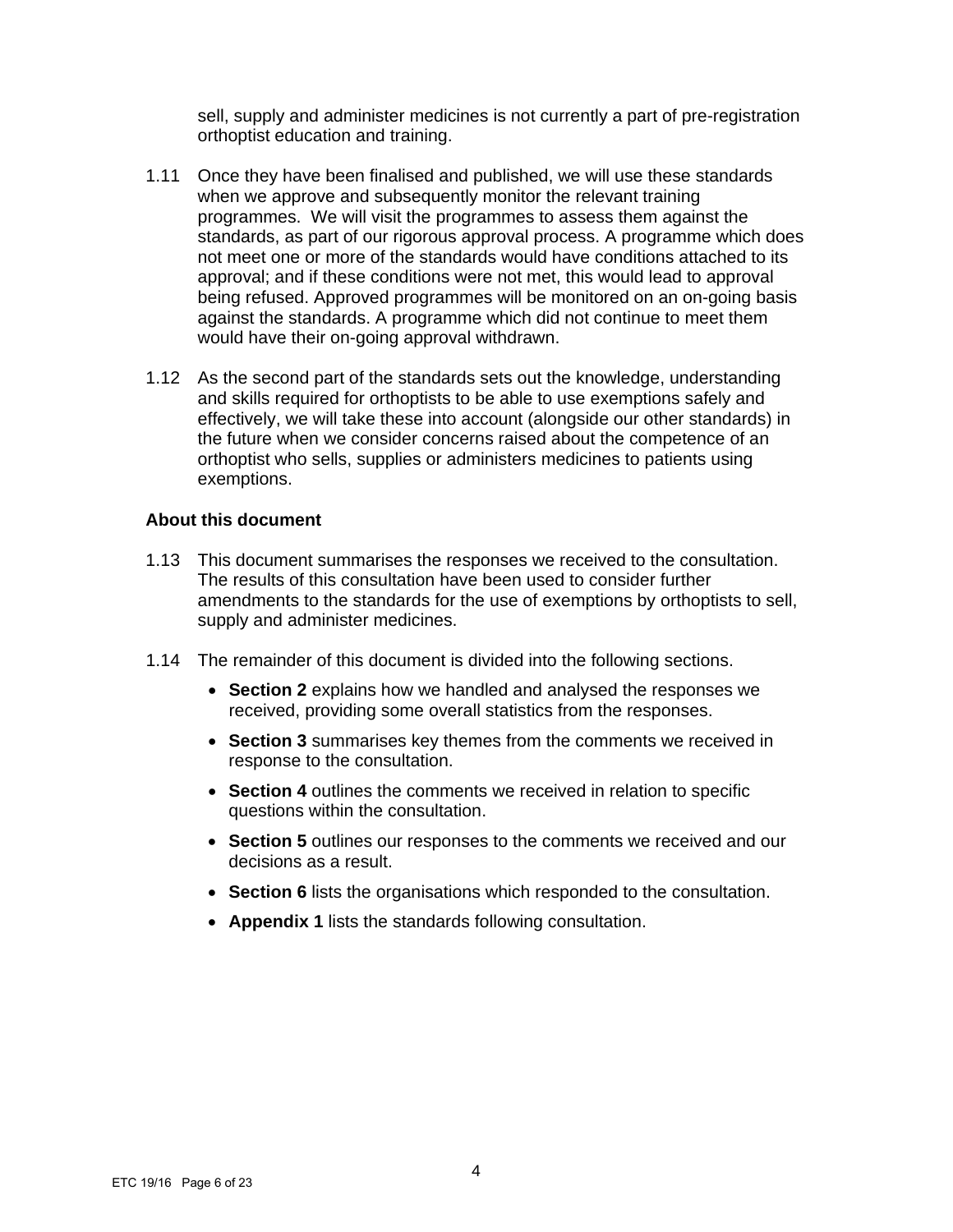## **2. Analysing your responses**

2.1 Now that the consultation has ended, we have analysed all the responses we received. Whilst we cannot include all of the responses in this document, a summary of responses can be found in sections 3 and 4.

#### **Method of recording and analysis**

- 2.2 The majority of respondents used our online survey tool to respond to the consultation. They self-selected whether their response was an individual or an organisation response, and, where answered, selected their response to each question (e.g. 'yes', 'no', 'partly', or 'don't know'). Where we received responses by email or by letter, we recorded each of those in a similar manner.
- 2.3 When deciding what information to include in this document, we assessed the frequency of the comments made and identified themes. This document summarises the common themes across all responses, and indicates the frequency of arguments and comments made by respondents.

## **Statistics**

- 2.4 We received 57 responses to the consultation. 31 (54.4%) responses were received from individuals and 26 (45.6%) from organisations. Of the 31 individual responses, 29 (93.5 %) were from HCPC registered professionals.
- 2.5 The breakdown of respondents and of responses to each question is shown in the graphs and tables which follow.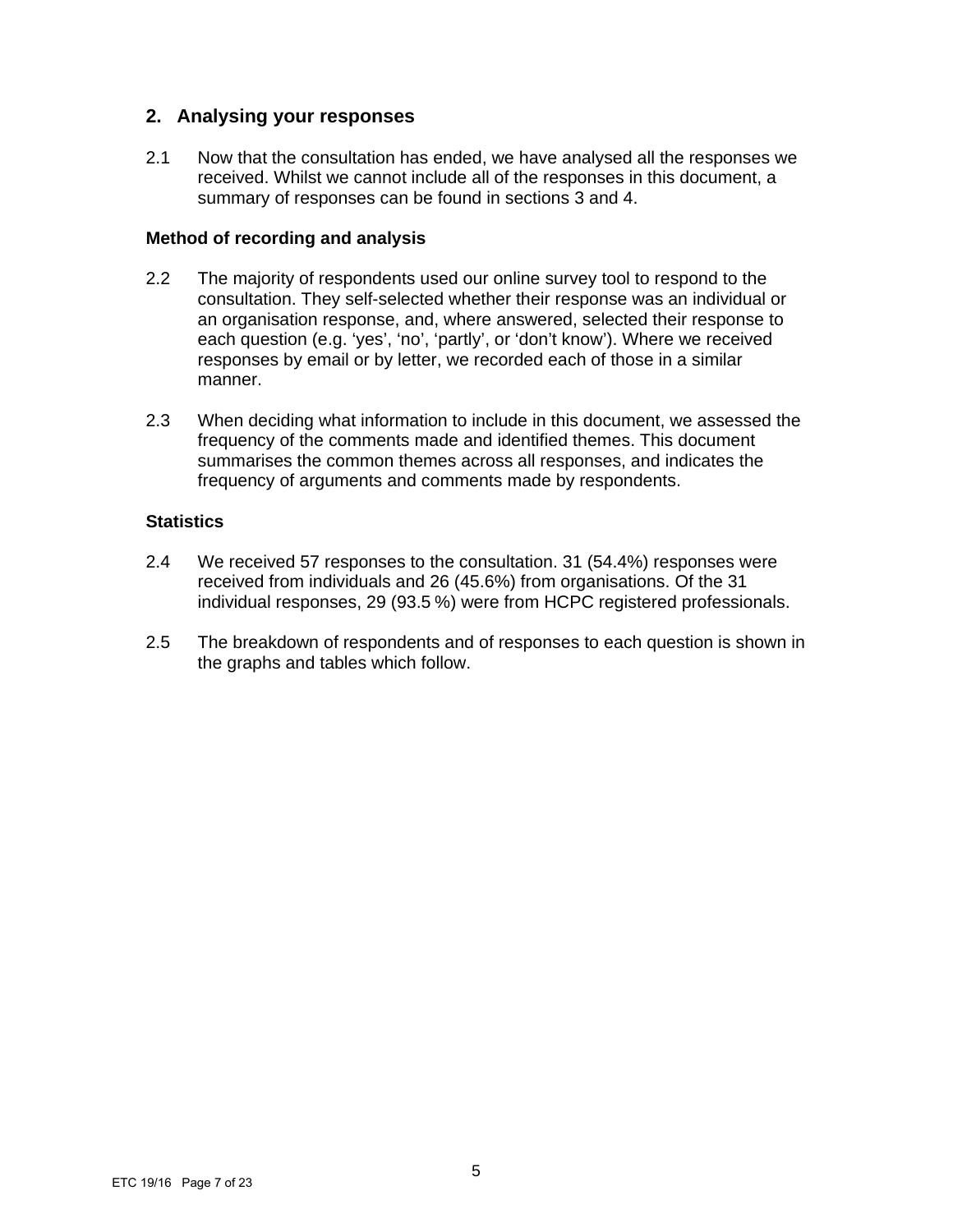

# **HCPC** registered professional

Service user and / or carer

Other (please specify)

## **Graph 1 – Breakdown of individual responses**

Respondents were asked to select the category that best described themselves.

The individual who selected 'Other' specified that they were a student.



#### **Education provider**

- **Employer**
- **Professional body**
- Public body
- Regulator
- Charity and/or voluntary sector organisation
- Other (please specify)

## **Graph 2 – Breakdown of organisation responses**

Respondents were asked to select the category that best described their organisation.

The respondent who selected 'Other' was representing a managers' forum.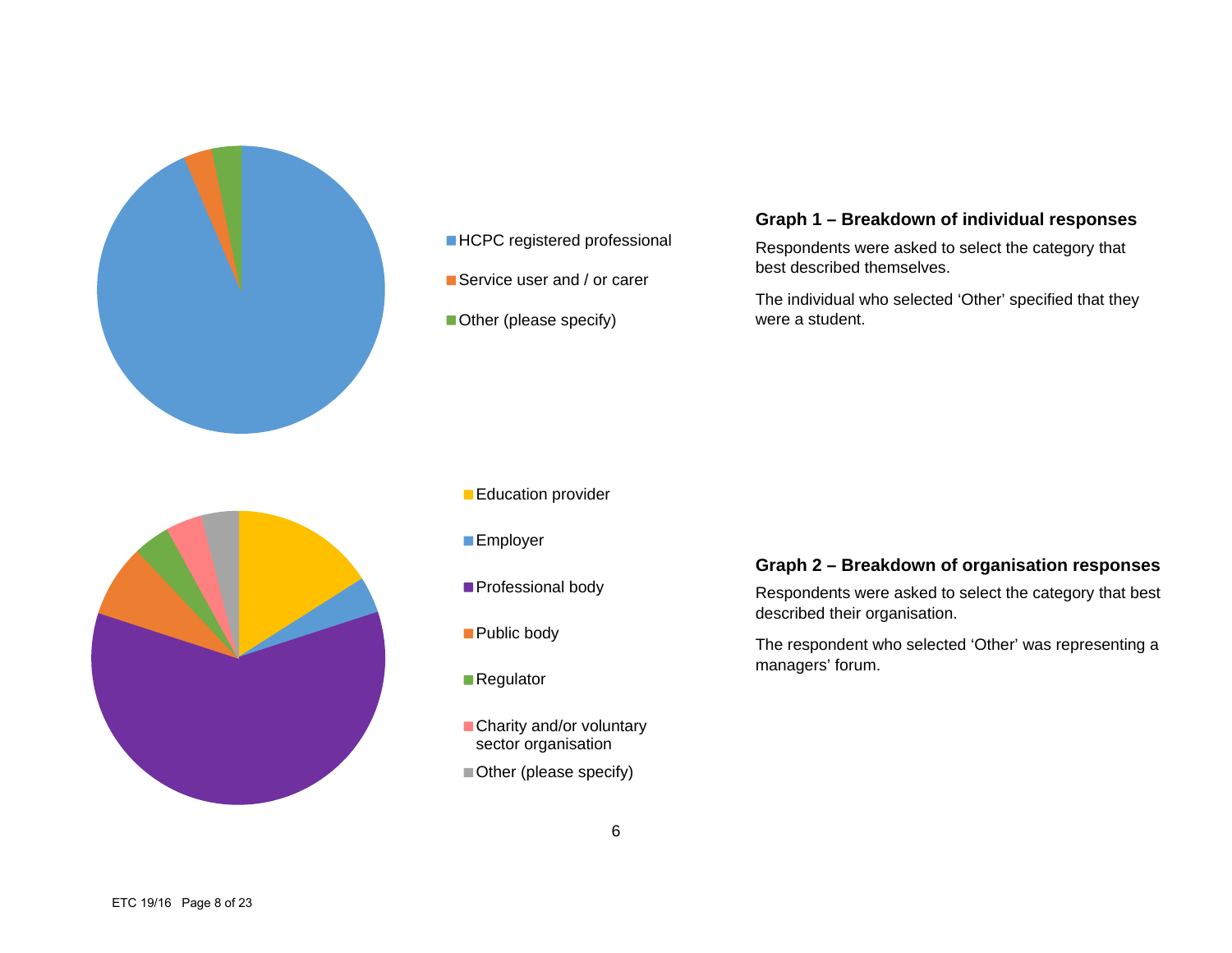## **Table 1 – Breakdown of responses to each question**

| Question                                                                                                                                                   | Yes            | <b>No</b>      | <b>Partly</b>           | Don't<br>know  |
|------------------------------------------------------------------------------------------------------------------------------------------------------------|----------------|----------------|-------------------------|----------------|
| Q1: Do you think the standards are set at<br>the level necessary for safe and effective<br>sale, supply and administration of<br>medicines via exemptions? | 54<br>(94.7%)  | 0<br>$(0.0\%)$ | 2<br>$(3.5\%)$          | $(1.8\%)$      |
| Q2: Do you think the standards relating to<br>practice placements (D1-D11) are<br>appropriate?                                                             | 48<br>(88.9%)  | $(1.9\%)$      | 4<br>$(7.4\%)$          | $(1.9\%)$      |
| Q3: Do you think any additional standards<br>are necessary?                                                                                                | 2<br>(3.7%)    | 48<br>(88.9%)  | 0<br>$(0.0\%)$          | 4<br>$(7.4\%)$ |
| Q4: Do you think there are any standards<br>which should be reworded or removed?                                                                           | 2<br>(3.7%)    | 49<br>(90.7%)  | $\mathcal{P}$<br>(3.7%) | $(1.9\%)$      |
| Q5: Do you have any comments about the<br>language used in the standards?                                                                                  | 4<br>$(7.4\%)$ | 50<br>(92.6%)  | N/A                     | N/A            |
| Q6: Do you have any other comments on<br>the standards?                                                                                                    | 8<br>(14.8%)   | 46<br>(85.2%)  | N/A                     | N/A            |

## **Table 2 – Breakdown of responses by respondent type**

|                | <b>Individuals</b> |            |               | <b>Organisations</b> |            |            |               |               |
|----------------|--------------------|------------|---------------|----------------------|------------|------------|---------------|---------------|
|                | <b>Yes</b>         | <b>No</b>  | <b>Partly</b> | Don't<br>know        | <b>Yes</b> | <b>No</b>  | <b>Partly</b> | Don't<br>know |
| Q <sub>1</sub> | 29                 | $\Omega$   |               |                      | 25         | 0          | 1             | 0             |
|                | (93.5%)            | $(0.0\%)$  | $(3.2\%)$     | $(3.2\%)$            | (96.2%)    | $(0.0\%)$  | $(3.8\%)$     | $(0.0\%)$     |
| Q2             | 25                 |            | 3             | 1                    | 23         | 0          | 1             | 0             |
|                | (83.3%)            | (3.3%)     | $(10.0\%)$    | (3.3%)               | (95.8%)    | $(0.0\%)$  | (4.2%)        | $(0.0\%)$     |
| Q <sub>3</sub> |                    | 25         | 0             | 4                    |            | 23         | $\Omega$      | 0             |
|                | (3.3%)             | (83.3%)    | $(0.0\%)$     | (13.3%)              | $(4.2\%)$  | $(95.8\%)$ | $(0.0\%)$     | $(0.0\%)$     |
|                |                    | 27         |               | 1                    |            | 22         |               | 0             |
| Q4             | (3.3%)             | $(90.0\%)$ | (3.3%)        | (3.3%)               | (4.2%)     | (91.7%)    | (4.2%)        | $(0.0\%)$     |
| Q <sub>5</sub> | $\Omega$           | 30         | N/A           | N/A                  | 4          | 20         | N/A           | N/A           |
|                | (0%)               | $(100\%)$  |               |                      | (16.7%)    | (83.3%)    |               |               |
|                | $\overline{2}$     | 27         | N/A           | N/A                  | 6          | 19         | N/A           | N/A           |
| Q <sub>6</sub> | (6.9%)             | $(93.1\%)$ |               |                      | $(24.0\%)$ | $(76.0\%)$ |               |               |

#### **NB:**

- Percentages in the tables above have been rounded to the nearest whole number and therefore may not add up to 100% in every instance.
- Questions 5 and 6 invited a 'yes' or 'no' response only (without the options of 'partly' or 'don't know').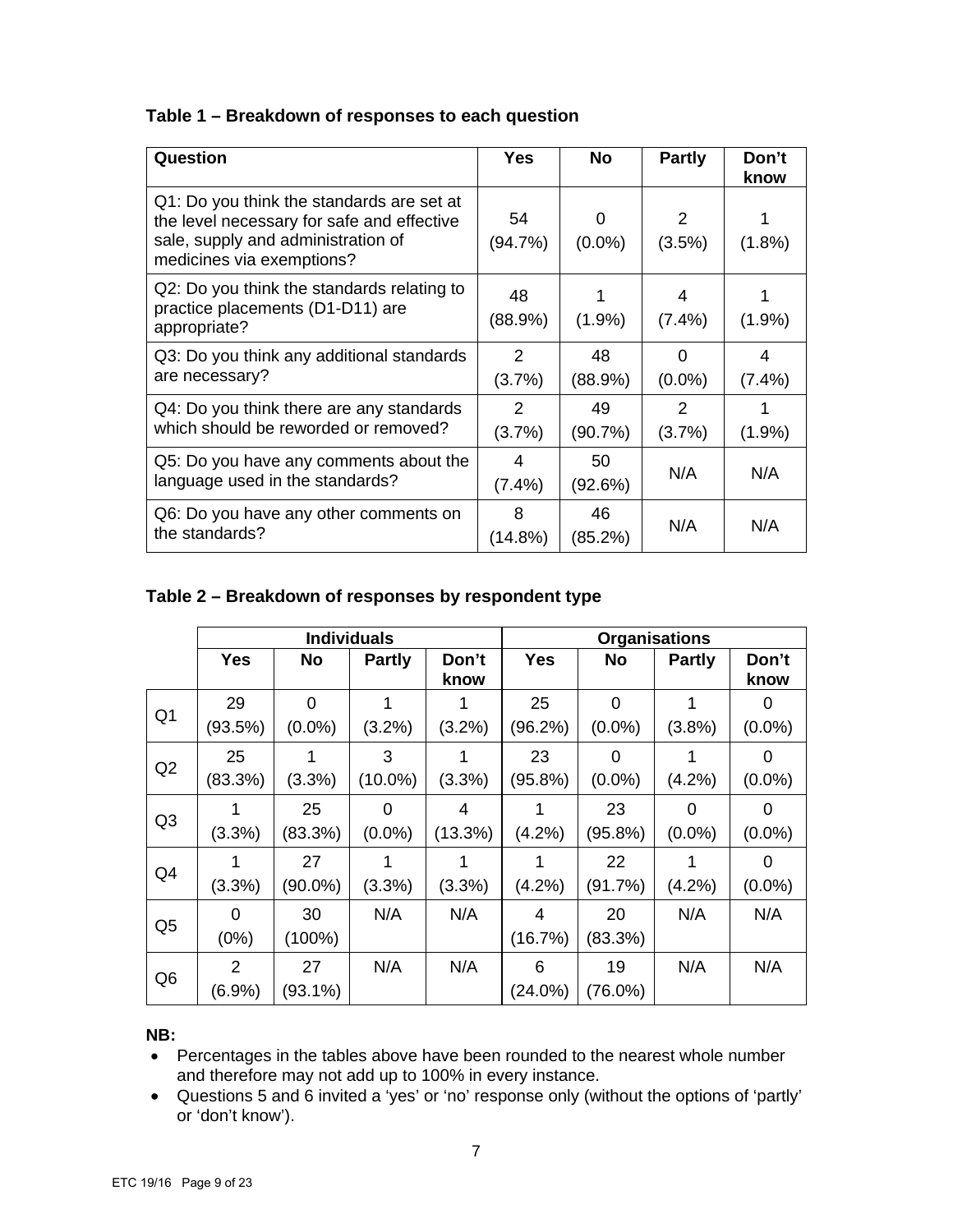## **3. General themes**

3.1 Respondents to the consultation were overwhelmingly in support of the draft standards, and there were a relatively small number of comments provided. This section highlights some of the themes emerging from those comments.

#### **Benefits and risks of the exemptions**

- 3.2 Although it was not the subject of the consultation, we received a number of comments expressing support for the recent legislative change introducing amendments. A small number of respondents described the consequential benefits this entitlement would bring to the orthoptist profession, as well as improvements to services and patients. One respondent further suggested that a quick progression to prescribing for orthoptists would be required to make the maximum impact on improving patient care.
- 3.3 At the same time, one respondent, representing a regulatory oversight body, called attention to the potential additional risks to public safety which may come about as a result of the use of exemptions by orthoptists, suggesting that this represented a significant change in their scope of practice. This respondent also noted that there had not been an assessment of these risks and the wider implications of the introduction of the exemptions in the consultation document.

#### **Practice placements**

- 3.4 There were a small number of comments relating to the proposed standards on practice placements (standards D1-D11).
- 3.5 Most of these sought further clarity about requirements relating to the practice element of the relevant training programmes. For example, one respondent favoured stipulation in the standards of a minimum requirement for the amount of time to be spent in practice placements to ensure achievement of the learning outcomes. A small number of other respondents indicated that further clarification was needed about who the practice placement educators would be.
- 3.6 Meanwhile, one respondent advocated removal of the practice placement standards altogether, stating that placements would not be necessary as the orthoptists would already be qualified and in practice, and also because of the practical difficulties, such as finding clinic cover while an orthoptist is on placement.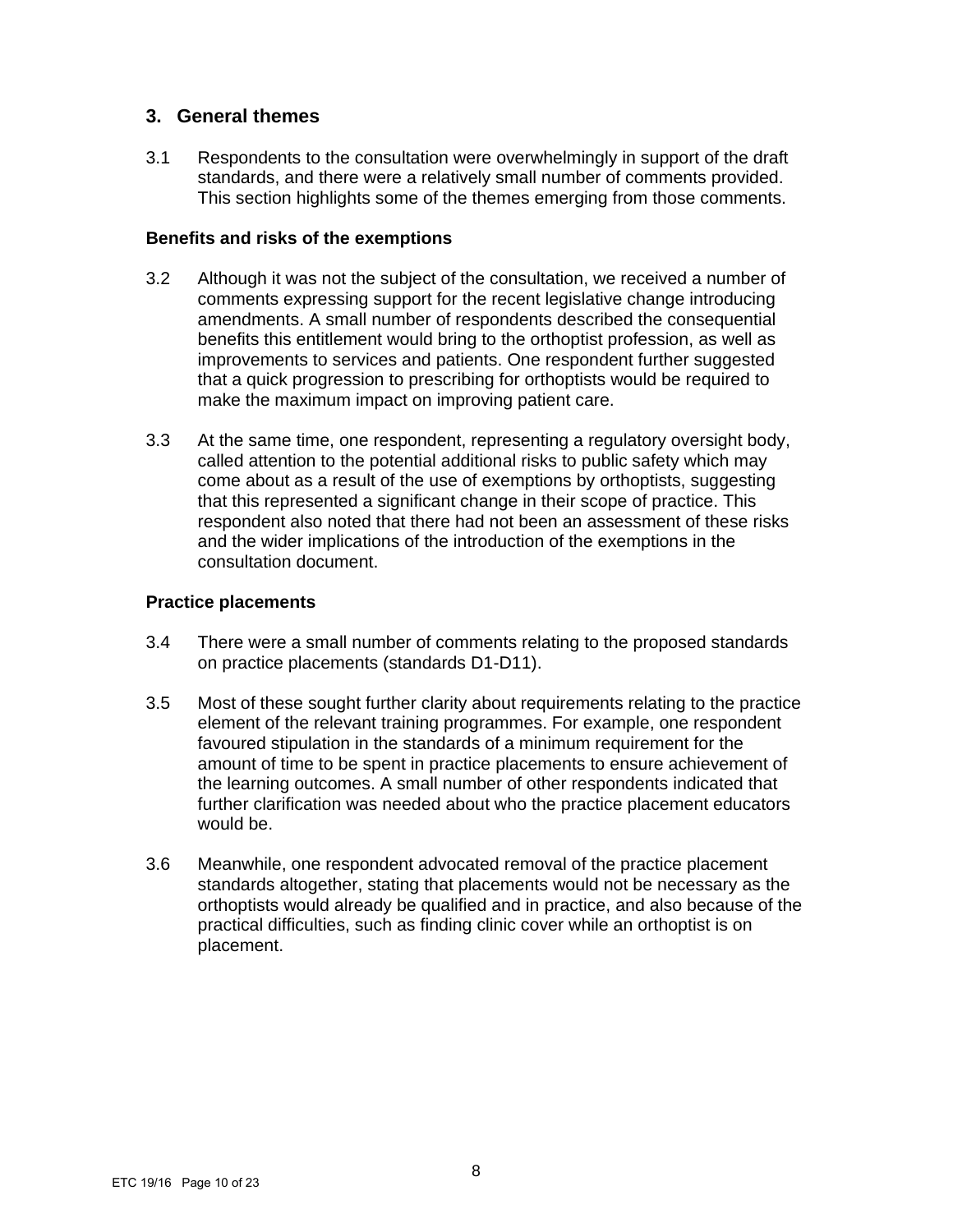## **4. Comments in response to specific questions**

4.1 This section summarises comments made in response to specific questions within the consultation document. The majority of responses were made without additional comments.

#### **Question 1: Do you think the standards are set at the level necessary for safe and effective sale, supply and administration of medicines via exemptions?**

- 4.2 Respondents overwhelmingly (94.7%) replied 'yes' to this question; although two respondents said 'partly, and one said 'don't know'.
- 4.3 A relatively small number of respondents provided additional comments, which were all supportive of the draft standards. These included that the standards were clear, appropriate and understandable both for those undertaking the training and those monitoring it.
- 4.4 Other comments included the following:
	- A respondent representing a professional body expressed confidence that the standards were set at the correct level, based on the fact that they were a result of collaborative working between the HCPC and BIOS.
	- A respondent representing a pharmacists' professional body also commented that training programmes should be regularly monitored and evaluated.
	- One registrant noted that the standards might actually be more stringent than was strictly necessary given orthoptists' current role, but that this was a positive thing.

## **Question 2: Do you think the standards relating to practice placements (D1- D11) are appropriate?**

- 4.5 The vast majority (88.9%) of respondents agreed that standards D1-D11 relating to practice placements were appropriate.
- 4.6 There were a few additional comments provided. One respondent, representing a central NHS body, stated that the standards (in particular, standard D2) needed to stipulate a minimum amount of time that must be spent in practice placements in order to ensure achievement of the learning outcomes. The respondent suggested that coming to a decision about what the minimum amount of time should be would require engagement with other professions who are currently able to undertake training in the use of medicines exemptions.
- 4.7 One respondent stated that clarification was needed on who the initial practice placement educators would be for approved programmes. Another suggested that there would be little scope for direct supervision of orthoptists in hospital by doctors due to service demands.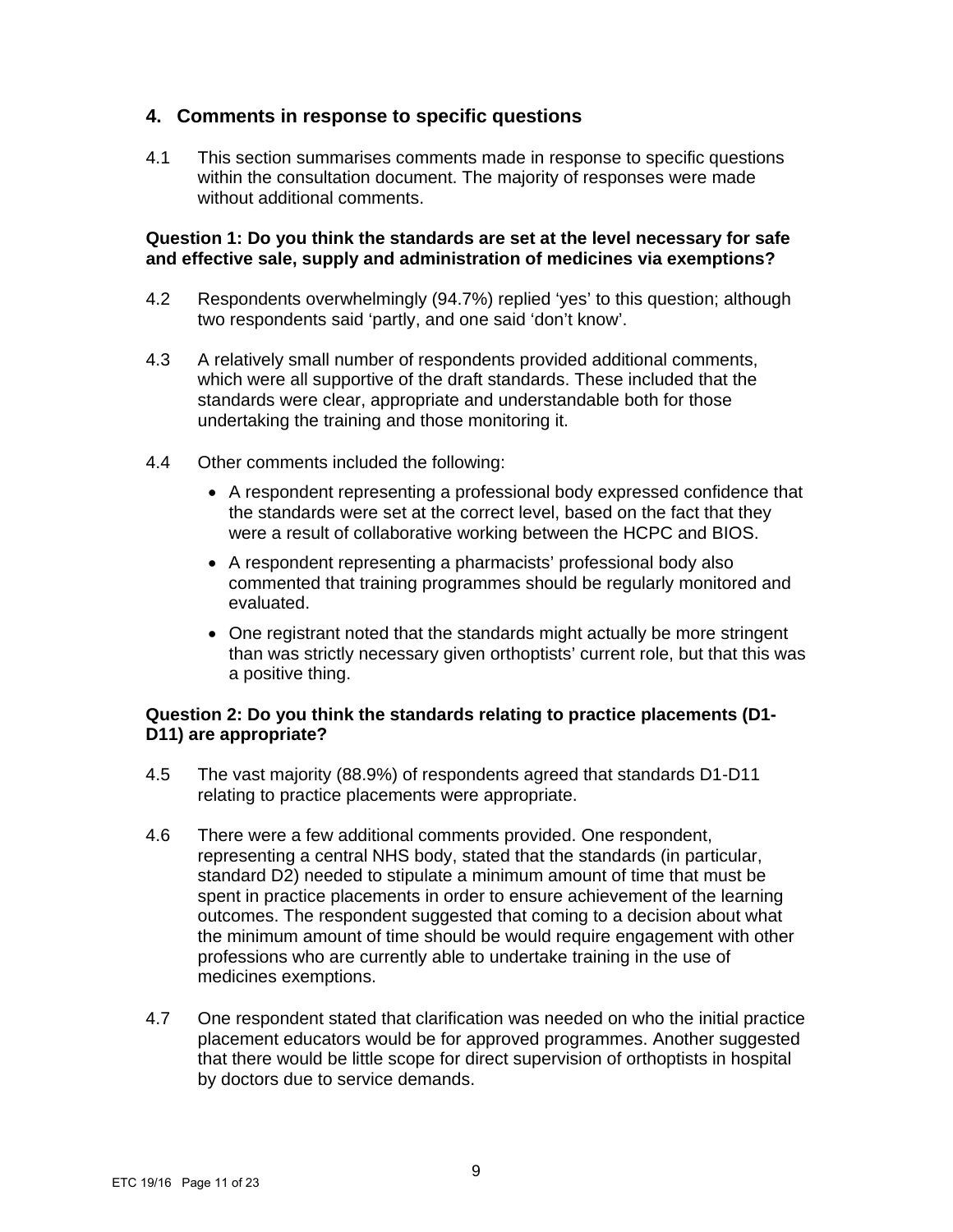4.8 We received one response from a registrant who did not think standards D1- D11 were appropriate or necessary, stating that as all orthoptists undertaking the training programme would already be qualified and in practice, a placement would seem unnecessary. This individual also made reference to the practical issues involved – such as finding clinic cover while an orthoptist is on placement – and expressed support for the training to involve a case portfolio completed during practice instead.

#### **Question 3: Do you think any additional standards are necessary?**

- 4.9 The vast majority (88.9%) of respondents did not think that additional standards were necessary. There were a small number of comments provided by those who responded 'no' to this question. These included that the standards were appropriate and met the needs of the professional body.
- 4.10 However, two respondents said they did think additional standards were necessary. Suggested additional standards included the following:
	- Be able to put clinical governance arrangements, including clinical audit arrangements in place;
	- Be able to safely transport and store medicines;
	- Be able to plan appropriate development for themselves;
	- Understand cultural and religious differences in relation to medicines;
	- Adhere to an evidence-based protocol for atropine penalisation.

## **Question 4: Do you think there are any standards which should be reworded or removed?**

- 4.11 Nearly all (90.7%) respondents replied 'no' to this question; however two respondents said 'yes' and two said 'partly'.
- 4.12 One of the respondents who answered 'partly' suggested that the standards needed to stipulate a minimum amount of time for practice placements. The other stated that extra time spent on placement may not be required, as a lot of orthoptists already work closely with ophthalmologists and optometrists who prescribe medicines.
- 4.13 Of the respondents who answered 'yes', one suggested that all of the standards on practice placements (D1-D11) should be removed and replaced with standards for 'on-the-job training'. The other stated that orthoptists would not need to make drug calculations in the same way that nurses do, and so the relevant standard (12) could be removed.

## **Question 5: Do you have any comments about the language used in the standards?**

4.14 A small number of respondents had comments about the language used in the standards. All of these comments were positive in nature; they referred to the language in the standards as 'unambiguous', 'clear' and 'concise'.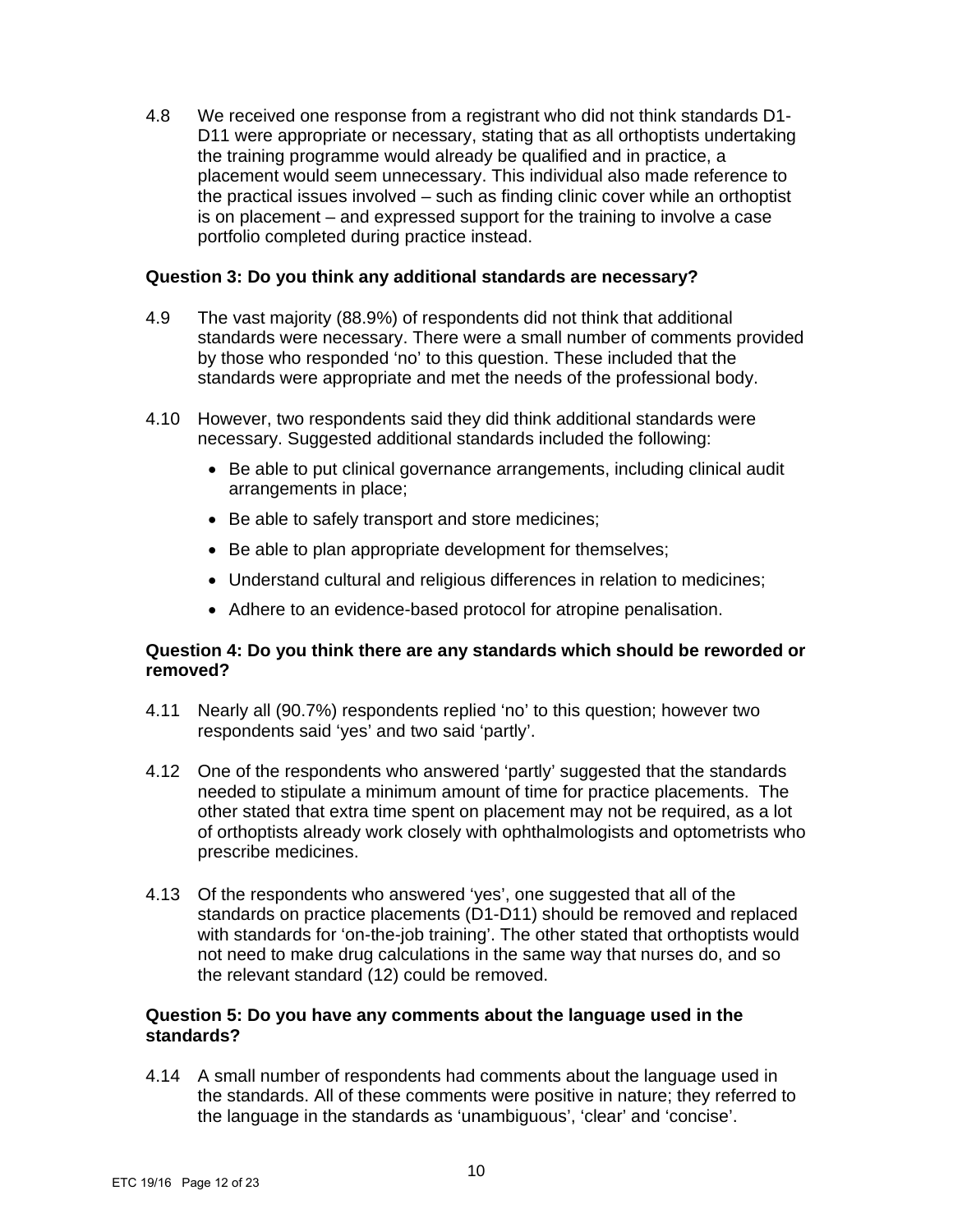4.15 One respondent, representing higher education institutions, suggested that it would be helpful to include a glossary of some of the terms used in the standards.

#### **Question 6: Do you have any other comments on the standards?**

- 4.16 Eight respondents (14.8%) had additional comments on the standards; the vast majority did not.
- 4.17 Among the comments which were provided, most related to the recent legislative amendment which introduced exemptions for orthoptists and to the general trajectory of the profession, rather than to the draft standards themselves. For example, a few respondents stated that the introduction of medicines exemptions for orthoptists was a welcome development and would result in significant improvements in patient care and the delivery of a better, more efficient service.
- 4.18 Another respondent, representing an NHS Trust, suggested that the introduction of exemptions for orthoptists should allow for a quick progression to prescribing, which was needed in order to make a maximum impact on improving patient care.
- 4.19 In addition, a small number of respondents commented on the value of having the standards in place. One respondent, representing a pharmacists' professional network, welcomed the standards as a way of ensuring that orthoptists who sell, supply or administer medicines using the exemptions would have to demonstrate in-depth knowledge of pharmacodynamics, pharmacokinetics, pharmacology, interactions, therapeutics and legal aspects of the medicines for which they have direct responsibility.
- 4.20 Meanwhile, a regulatory body expressed support for the standards and the HCPC's future role in annotating the Register, given that the introduction of the exemptions represents a 'significant change to the scope of practice' of orthoptists and could create new risks to the public. However, this respondent also noted that there was no specific assessment of these potential public safety risks, nor any mention of the wider implications of the exemptions in the consultation document, such as new considerations for fitness to practise panellists, were a concern to arise about an orthoptist's use of medicines.
- 4.21 One respondent, a medical professional body, was supportive of the standards but questioned whether there would be safeguards in place to ensure that orthoptists are aware of their duty of care and trained to be able to manage patients independently once they have received the medicines (unless they are referred to a doctor).
- 4.22 Finally, one registrant advocated for the delivery of training on the use of these medicines to all students on undergraduate orthoptist programmes to ensure a good working knowledge from the outset; then, a student could either undertake the additional training course on use of exemptions while at university, or later after qualification.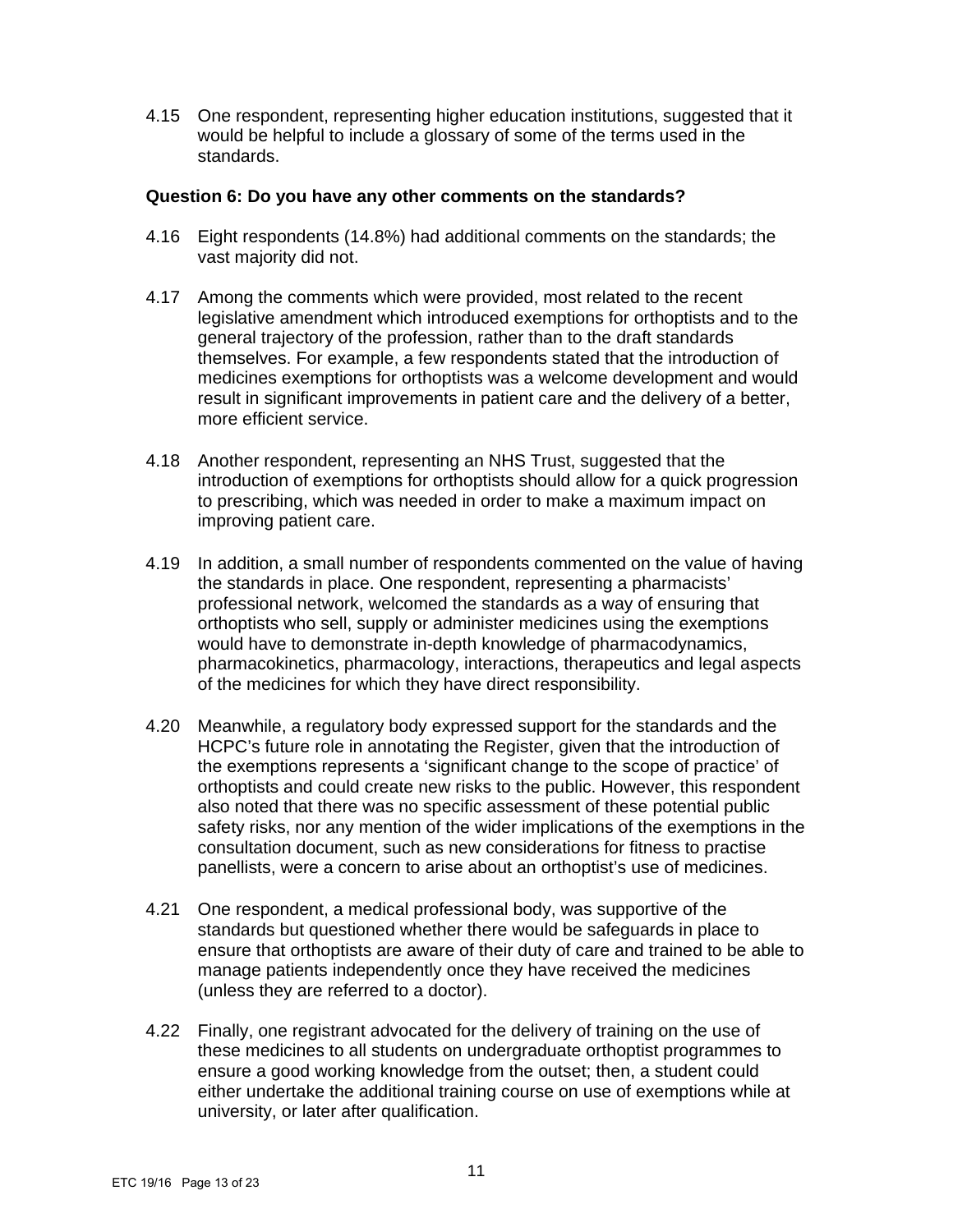## **5. Our decisions**

- 5.1 We have considered all of the responses we received to this consultation. As stated above, the overwhelming majority of respondents agreed that the draft standards were appropriate and few provided further comments.
- 5.2 In this section we have set out our responses to some of the comments received, as well as our decision regarding further changes to the standards.

#### **Additional standards**

- 5.3 As mentioned above, there were a small number of additional standards proposed by respondents. We have considered these in light of the fact that the standards are designed to set out the threshold level of skills necessary to sell, supply or administer the medicines included in the exemptions, and therefore are not intended to highlight good practice or to cover all aspects of an orthoptist's role.
- 5.4 In addition, we believe that some of the additional standards proposed by respondents are already addressed in other HCPC standards. For example, the standards of proficiency for orthoptists include requirements relating to awareness and understanding of the impact of culture and diversity on practice (standard 5). Similarly, the HCPC standards for continuing professional development set out requirements for appropriate professional development activities.

#### **Further detail in the standards**

- 5.5 There were a small number of responses received seeking additional clarity or detail in the standards, specifically on the minimum length required for practice placements and who was expected to take on the role of 'practice placement educators'.
- 5.6 Consistent with the approach that we take in setting standards across all of the professions we regulate, the standards for the use of exemptions by orthoptists have been designed to be flexible and focused on outcomes. Therefore, we do not wish to prescribe the required minimum length for practice placements; the expectation is rather that the length of the practice placement must be appropriate to and sufficient for successful delivery of the standards and learning outcomes.
- 5.7 Similarly, the standards do not specify who the 'practice placement educator' must be. This term has been used in a generic way to indicate the person who assumes oversight of the orthoptist's participation in the practice placement. There is no requirement for this person to be a medical practitioner, and – where the practice placement takes place in the orthoptist's workplace – this may be their normal line manager or supervisor, or another appropriate individual.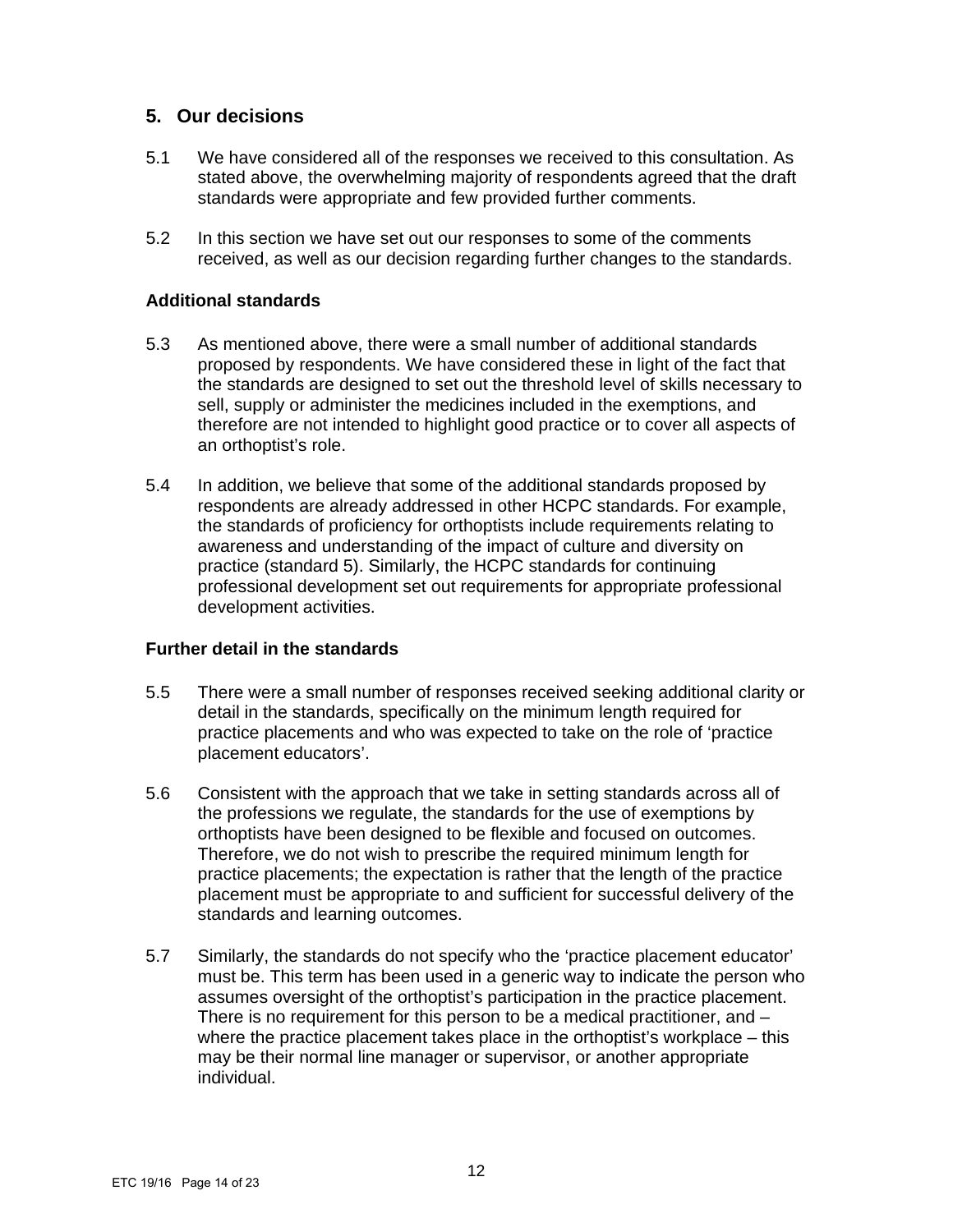5.8 We believe that this approach will enable education providers to develop programmes which are feasible and proportionate, while also meeting the standards and delivering the necessary learning outcomes.

## **Format of 'practice placements'**

- 5.9 Although only one respondent recommended removal of the standards on practice placement, we feel it is important to address those comments as they appear to have been based on a misunderstanding of the expectations set out in the standards and the background information provided in the consultation document.
- 5.10 Prior to consultation, we engaged extensively with key stakeholders, including BIOS and orthoptic education providers, on the expected format of programmes which will be developed to provide training on using the exemptions. These stakeholders have indicated that the practice-based component of those training programmes would most likely be undertaken within the orthoptist's own workplace, and may involve the completion of a logbook and reflective diary to demonstrate the required knowledge, understanding and skills.
- 5.11 We recognise that the term 'practice placement' is most frequently used to mean a period of practical or clinical learning which often takes place in a separate location or setting from the rest of the programme. It is not envisaged that the training programmes would include this sort of 'placement'; rather, we expect that practice-based learning would take place alongside an orthoptist's normal work, and therefore there would be no need for replacement staff to cover the orthoptist's role. However, we would not exclude a programme which considered it appropriate to include placements in the more traditional sense. We have retained the term 'practice placement' for consistency with the other standards we set for education providers, including our standards for prescribing.

## **Assessment of risks**

- 5.12 One respondent raised a concern about the fact that the consultation document did not cover the wider implications of the exemptions for orthoptists or directly deal with the potential public safety risks which may arise specifically as a result of orthoptists being able to sell, supply and administer medicines.
- 5.13 We have not undertaken a formal risk or impact assessment relating to the exemptions, because the decision to introduce the exemptions was taken by government, not by the HCPC. NHS England, alongside the Department of Health and the devolved administrations, ran a public consultation between February and April 2015 on the proposal to introduce the exemptions<sup>4</sup>. As part of that process, an impact assessment was produced, including consideration

<sup>4</sup> Documents relating to the consultation can be found here: https://www.england.nhs.uk/ourwork/qualclin-lead/ahp/med-project/orthoptists/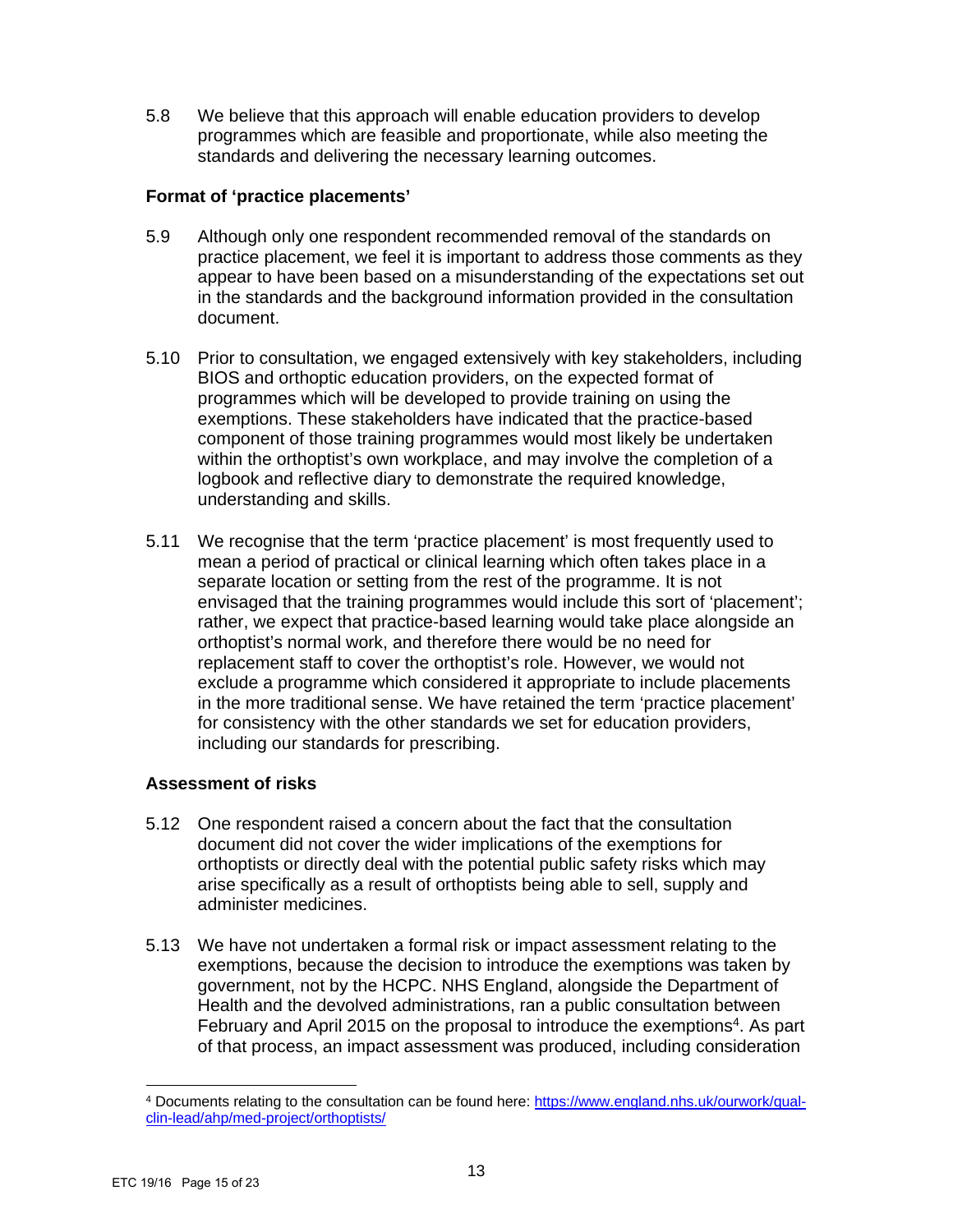of the costs, benefits and risks of the introduction of the use of exemptions by orthoptists. Additionally, any perceived risks to patients and the public were thoroughly explored and discussed by the Commission on Human Medicines, who then made a recommendation regarding the introduction of the exemptions to the responsible minister.

5.14 Although the perceived additional risks to the public were not substantial, we have produced these standards precisely as a way of reducing risks to the public; that is, by ensuring that orthoptists who use the exemptions receive appropriate training and are able to use them in their practice safely and effectively.

#### **Further changes to the standards**

- 5.15 We have not made any further changes to the standards as a result of this consultation. We made this decision based on the overwhelming support for the standards by respondents.
- 5.16 Based on some of the comments received we will include a glossary to provide explanation of some of the technical terms used in the standards, as well as concepts where helpful, e.g. 'practice placement' and 'practice placement educator'. We will also consider whether to use the introductory text accompanying the standards to further clarify our expectations in respect of the practice-based element of the training programmes
- 5.17 The standards following consultation are shown in Appendix 1.

## **Next steps**

- 5.18 We expect to publish the standards for the use of exemptions by orthoptists in the autumn of 2016. Once they are published, relevant programmes will be able to apply to us for approval.
- 5.19 The point at which programmes will be available for orthoptists who wish to be able to use the exemptions in their practice will depend on when and how many programmes come forward to seek approval and are subsequently approved. The approval process takes approximately nine months.

## **Review of the standards of education and training**

- 5.20 The HCPC standards of education and training (SETs) and supporting guidance are currently under review, and we expect to publish revised standards and guidance in 2017. At that time we will review the requirements for education providers contained within the standards for the use of exemptions by orthoptists (parts A through E), in light of any future amendments that are made to the SETs and supporting guidance.
- 5.21 We will aim to maintain consistency in terms of the expectations placed on education and training providers (whether in relation to pre- or post-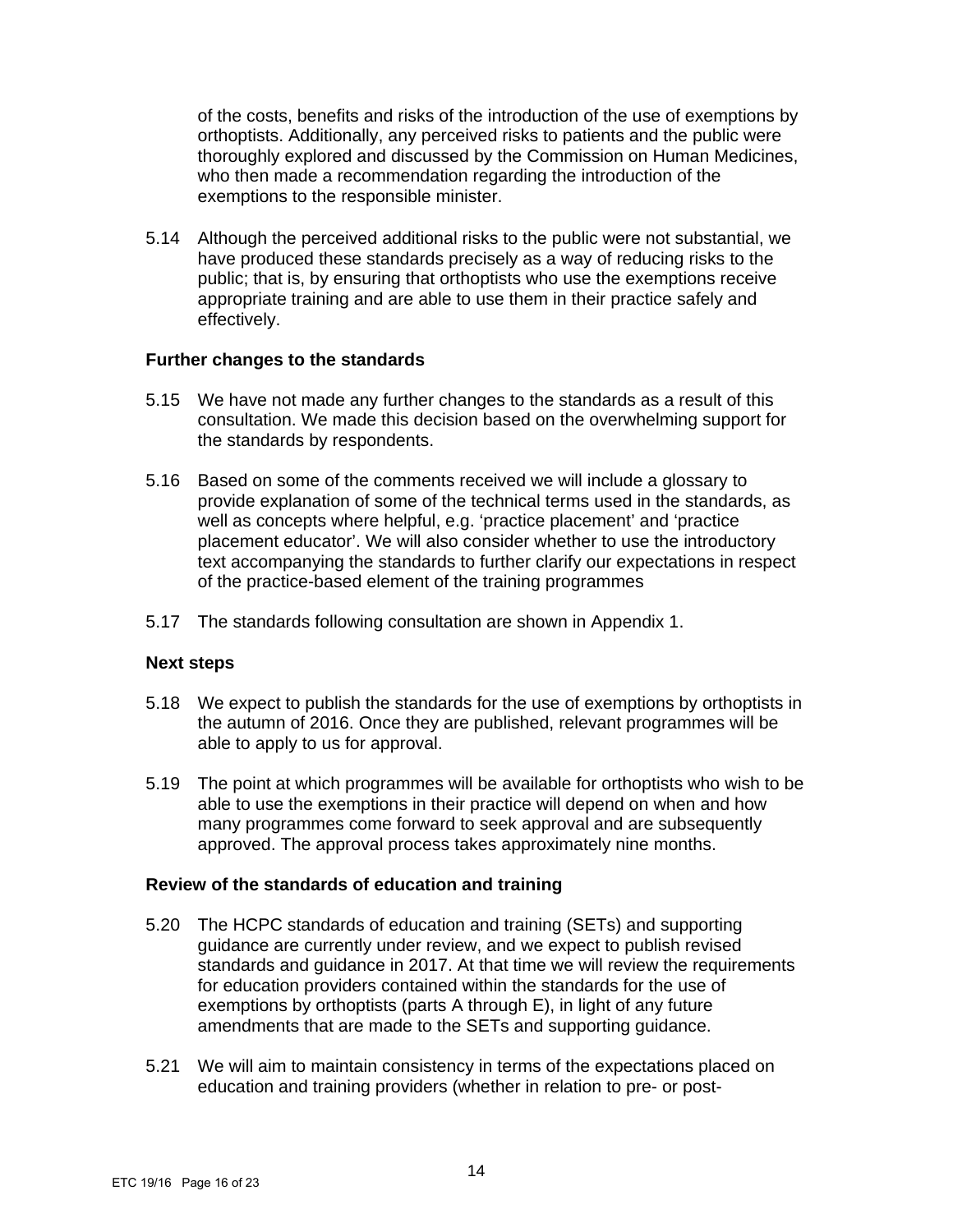registration programmes); but will make a careful assessment of whether there are areas in which the respective requirements should rightly differ.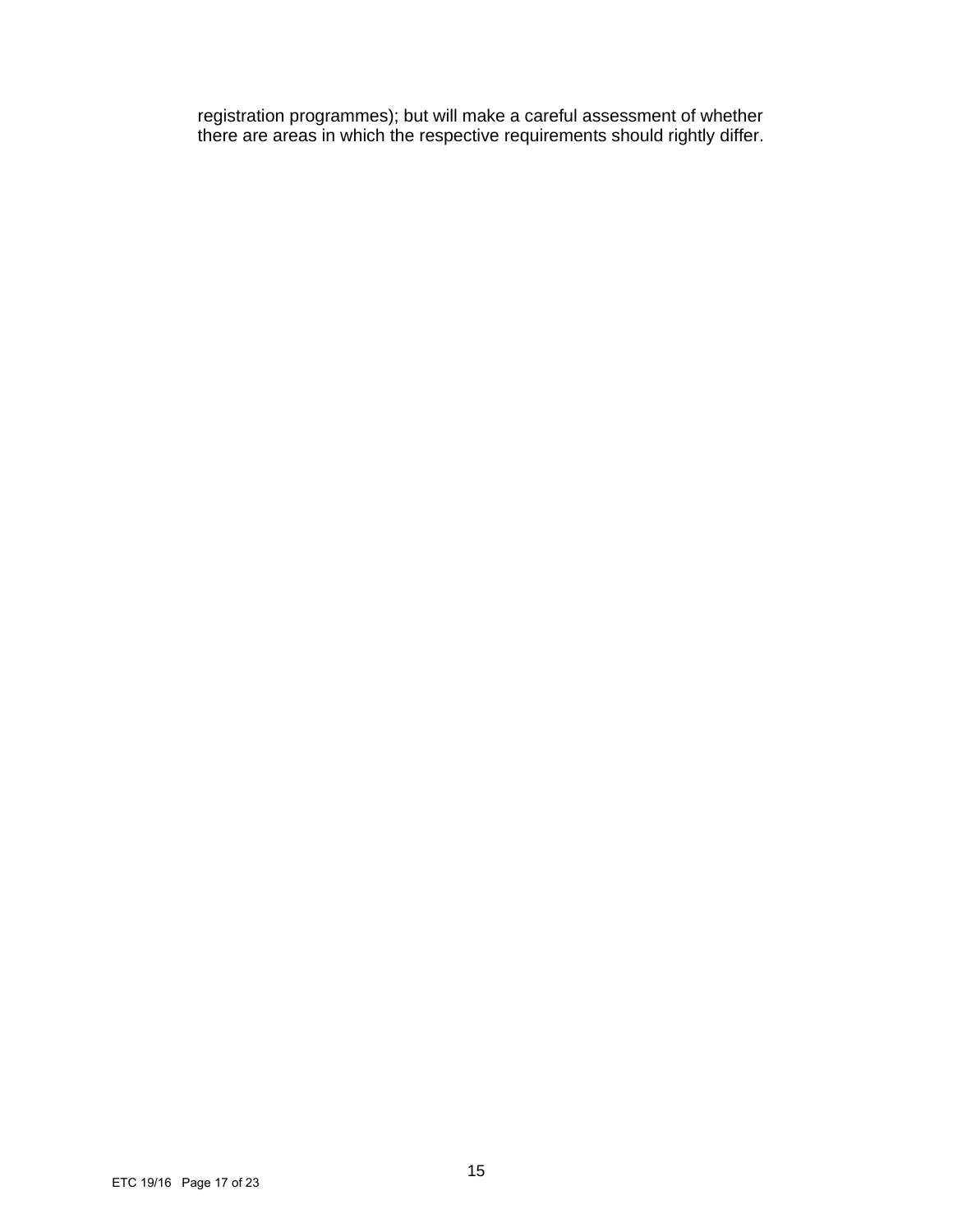## **6. List of respondents**

6.1 The organisations which responded to the consultation are listed below:

British Association of Prosthetists and Orthotists British and Irish Orthoptic Society (BIOS) [2 separate responses] BIOS Education Committee BIOS E-Health Special Interest Group BIOS Medicines Special Interest Group BIOS Neuro-Orthoptics Special Interest Group BIOS Northern Region BIOS Professional Development Committee BIOS Southern Region BIOS Vision Screening Special Interest Group British Dietetic Association College of Optometrists Council of Deans of Health Glasgow Caledonian University Guild of Healthcare Pharmacists Hull and East Yorkshire Hospitals NHS Trust King's College Hospital Orthoptic Department NHS England Northern Ireland Orthoptic Managers' Forum Professional Standards Authority for Health and Social Care Royal College of Ophthalmologists Royal Pharmaceutical Society Society and College of Radiographers University of Sheffield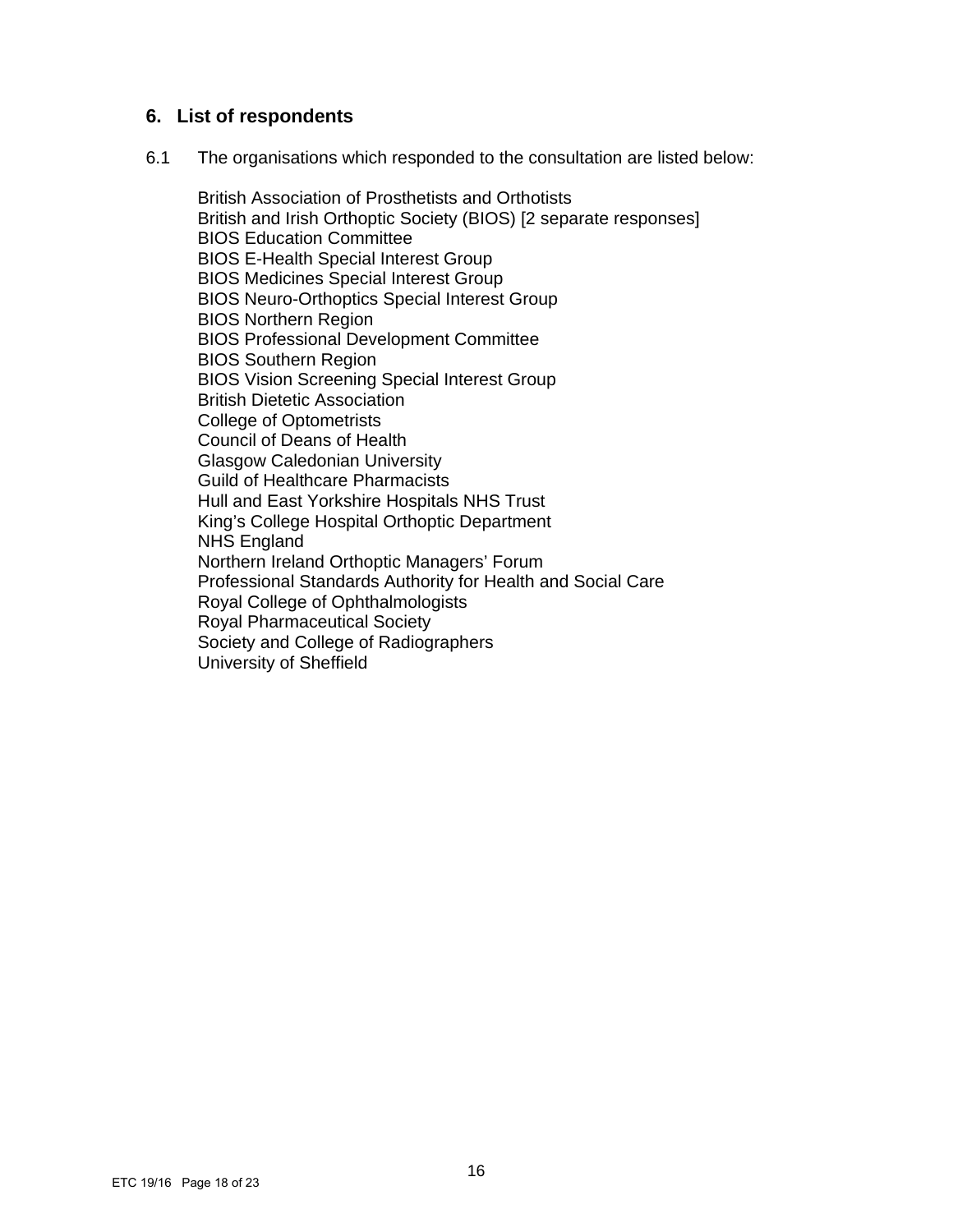## **Appendix 1: Standards for the use of exemptions by orthoptists to sell, supply and administer medicines**

The standards following consultation are shown below. They remain subject to legal scrutiny and may be subject to minor editing amendments prior to publication.

## **Standards for education providers**

|     | <b>Admissions</b>                                                                                                                                                                                                                          |  |  |
|-----|--------------------------------------------------------------------------------------------------------------------------------------------------------------------------------------------------------------------------------------------|--|--|
| A.1 | The admissions procedures must give both the applicant and the education provider the information they require to make<br>an informed choice about whether to take up or make an offer of a place on a programme.                          |  |  |
| A.2 | The admissions procedures must apply selection and entry criteria, including appropriate academic and professional entry<br>standards.                                                                                                     |  |  |
| A.3 | The admissions procedures must apply selection and entry criteria, including accreditation of prior (experiential) learning<br>and other inclusion mechanisms.                                                                             |  |  |
| A.4 | The admissions procedures must ensure that the education provider has equality and diversity policies in relation to<br>applicants and students <sup>5</sup> , together with an indication of how these will be implemented and monitored. |  |  |

|            | Programme management and resources                                                                                         |
|------------|----------------------------------------------------------------------------------------------------------------------------|
| B.1        | The programme must have a secure place in the education provider's business plan.                                          |
| B.2        | The programme must be effectively managed.                                                                                 |
| <b>B.3</b> | The programme must have regular monitoring and evaluation systems in place.                                                |
| B.4        | There must be a named person who has overall professional responsibility for the programme who must be appropriately       |
|            | qualified and experienced and, unless other arrangements are agreed, be on the relevant part of the Register.              |
| <b>B.5</b> | There must be an adequate number of appropriately qualified, experienced and, where required, registered staff in place to |
|            | deliver an effective programme.                                                                                            |
| <b>B.6</b> | Subject areas must be taught by staff with relevant specialist expertise and knowledge.                                    |
| <b>B.7</b> | A programme for staff development must be in place to ensure continuing professional and research development.             |
| <b>B.8</b> | The resources to support student learning in all settings must be effectively used.                                        |

<sup>&</sup>lt;sup>5</sup> Throughout this document, 'students' means registered orthoptists completing a training programme in the use of exemptions.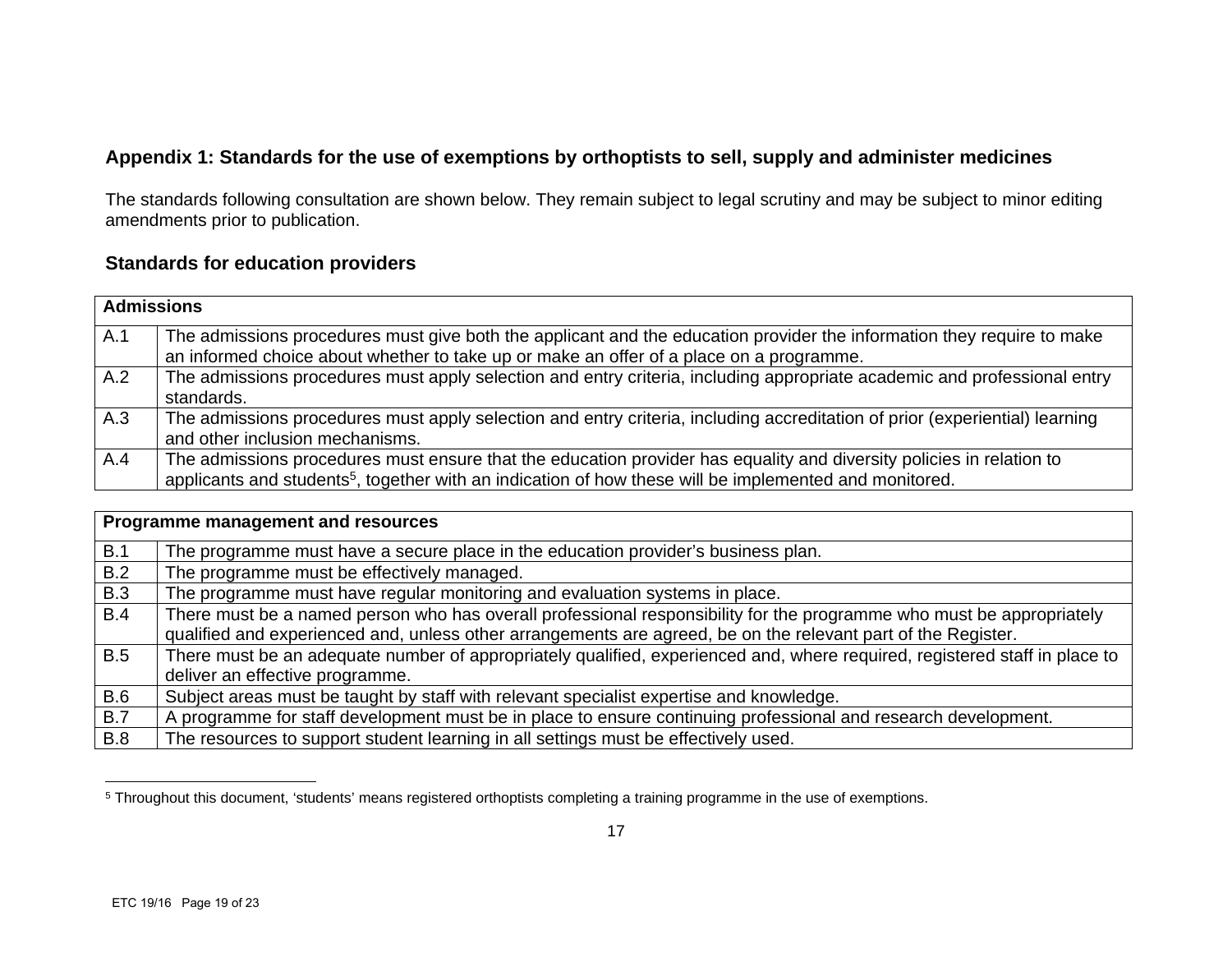| <b>B.9</b>  | The resources to support student learning in all settings must effectively support the required learning and teaching   |
|-------------|-------------------------------------------------------------------------------------------------------------------------|
|             | activities of the programme.                                                                                            |
| <b>B.10</b> | The learning resources, including IT facilities, must be appropriate to the curriculum and must be readily available to |
|             | students and staff.                                                                                                     |
| <b>B.11</b> | There must be adequate and accessible facilities to support the welfare and wellbeing of students in all settings.      |
| <b>B.12</b> | There must be a system of academic and pastoral student support in place.                                               |
| <b>B.13</b> | There must be a student complaints process in place.                                                                    |
| <b>B.14</b> | Throughout the course of the programme, the education provider must have identified where attendance is mandatory and   |
|             | must have associated monitoring mechanisms in place.                                                                    |
| <b>B.15</b> | Service users and carers must be involved in the programme.                                                             |

| <b>Curriculum</b> |                                                                                                                          |
|-------------------|--------------------------------------------------------------------------------------------------------------------------|
| C.1               | The learning outcomes must ensure that those who successfully complete the programme meet the standards for              |
|                   | orthoptists using exemptions in legislation for the sale, supply and administration of medicines.                        |
| C.2               | The programme must reflect the philosophy, core values, skills and knowledge base as articulated in any relevant         |
|                   | curriculum guidance.                                                                                                     |
| C.3               | Integration of theory and practice must be central to the curriculum.                                                    |
| C.4               | The curriculum must remain relevant to current practice.                                                                 |
| C.5               | The curriculum must make sure that students understand the implications of the HCPC's standards of conduct,              |
|                   | performance and ethics on their use of exemptions in legislation for the sale, supply and administration of medicines.   |
| C.6               | The delivery of the programme must support and develop autonomous and reflective thinking.                               |
| C.7               | The delivery of the programme must encourage evidence-based practice.                                                    |
| C.8               | The range of learning and teaching approaches used must be appropriate to the effective delivery of the curriculum.      |
| C.9               | When there is interprofessional learning the profession-specific skills and knowledge of each professional group must be |
|                   | adequately addressed.                                                                                                    |

| <b>Practice placements</b> |                                                                                                                                                               |  |
|----------------------------|---------------------------------------------------------------------------------------------------------------------------------------------------------------|--|
| D.1                        | Practice placements must be integral to the programme.                                                                                                        |  |
| D.2                        | The length of time spent in practice placements must be appropriate to support the delivery of the programme and the<br>achievement of the learning outcomes. |  |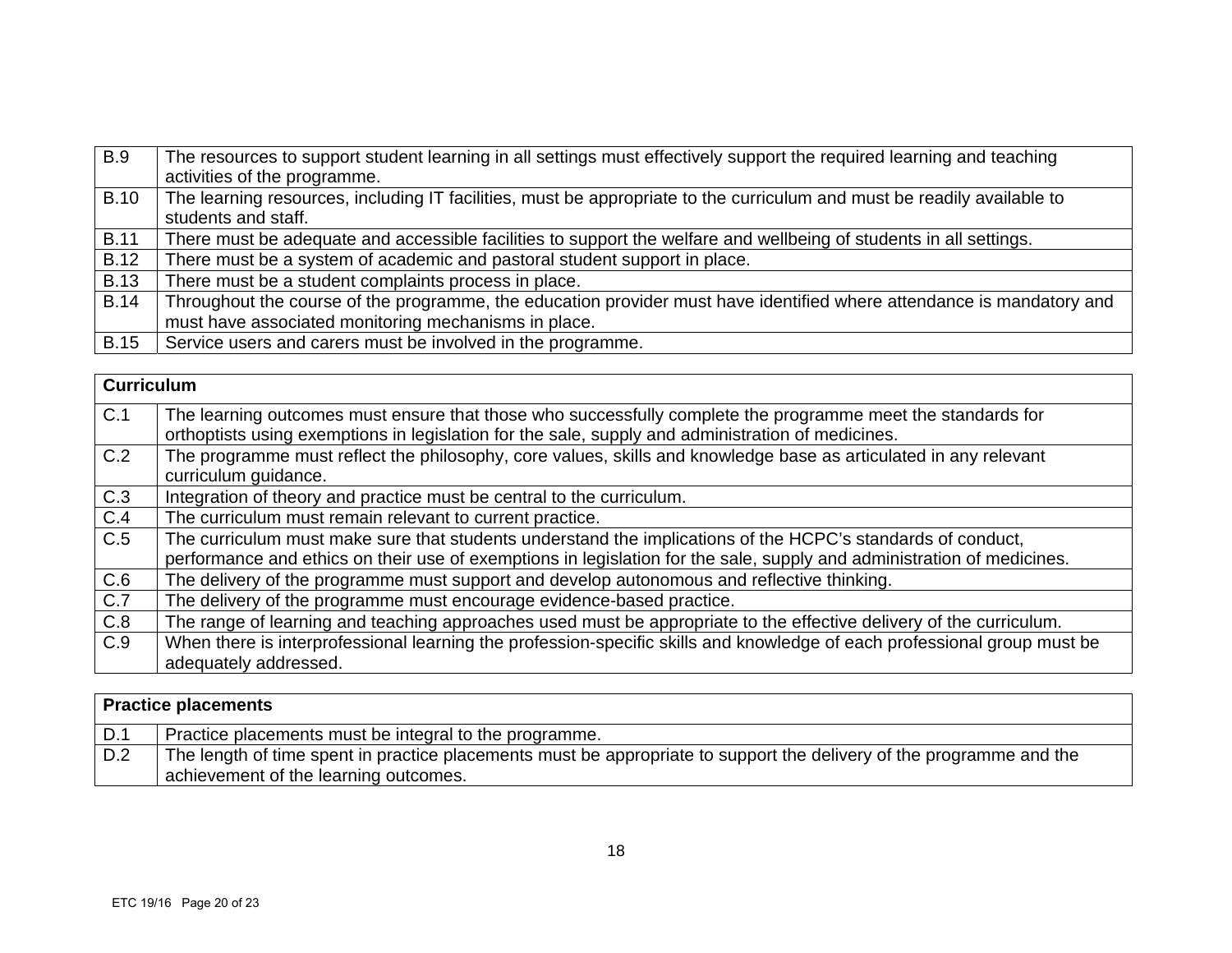| D.3  | The practice placements must provide a safe and supportive environment.                                               |
|------|-----------------------------------------------------------------------------------------------------------------------|
| D.4  | The education provider must maintain a thorough and effective system for approving and monitoring all practice        |
|      | placements.                                                                                                           |
| D.5  | There must be an adequate number of appropriately qualified, experienced and, where required, registered staff in the |
|      | practice placements.                                                                                                  |
| D.6  | Practice placement educators must have relevant knowledge, skills and experience.                                     |
| D.7  | Practice placement educators must be appropriately registered, unless other arrangements are agreed.                  |
| D.8  | There must be regular and effective collaboration between the education provider and the practice placement provider. |
| D.9  | Students and practice placement educators must be fully prepared for the practice placement environment, which will   |
|      | include information about an understanding of:                                                                        |
|      | - the learning outcomes to be achieved;                                                                               |
|      | - the timings and the duration of any practice experience and associated records to be maintained;                    |
|      | - expectations of professional conduct;                                                                               |
|      | $-$ the professional standards which students must meet;                                                              |
|      | - the assessment procedures including the implications of, and any action to be taken in the case of, failure to      |
|      | progress; and                                                                                                         |
|      | - communication and lines of responsibility.                                                                          |
| D.10 | Learning, teaching and supervision must encourage safe and effective practice, independent learning and professional  |
|      | conduct.                                                                                                              |
| D.11 | A range of learning and teaching methods that respect the rights and needs of service users and colleagues must be in |
|      | place throughout practice placements.                                                                                 |
|      |                                                                                                                       |
|      |                                                                                                                       |

| <b>Assessment</b> |                                                                                                                      |
|-------------------|----------------------------------------------------------------------------------------------------------------------|
| E.1               | The assessment strategy and design must ensure that the student who successfully completes the programme has met the |
|                   | standards for orthoptists using exemptions in legislation for the sale, supply and administration of medicines.      |
| E.2               | All assessments must provide a rigorous and effective process by which compliance with external-reference frameworks |
|                   | can be measured.                                                                                                     |
| l E.3             | Professional standards must be integral to the assessment procedures in both the education setting and practice      |
|                   | placement setting.                                                                                                   |
| E.4               | Assessment methods must be employed that measure the learning outcomes.                                              |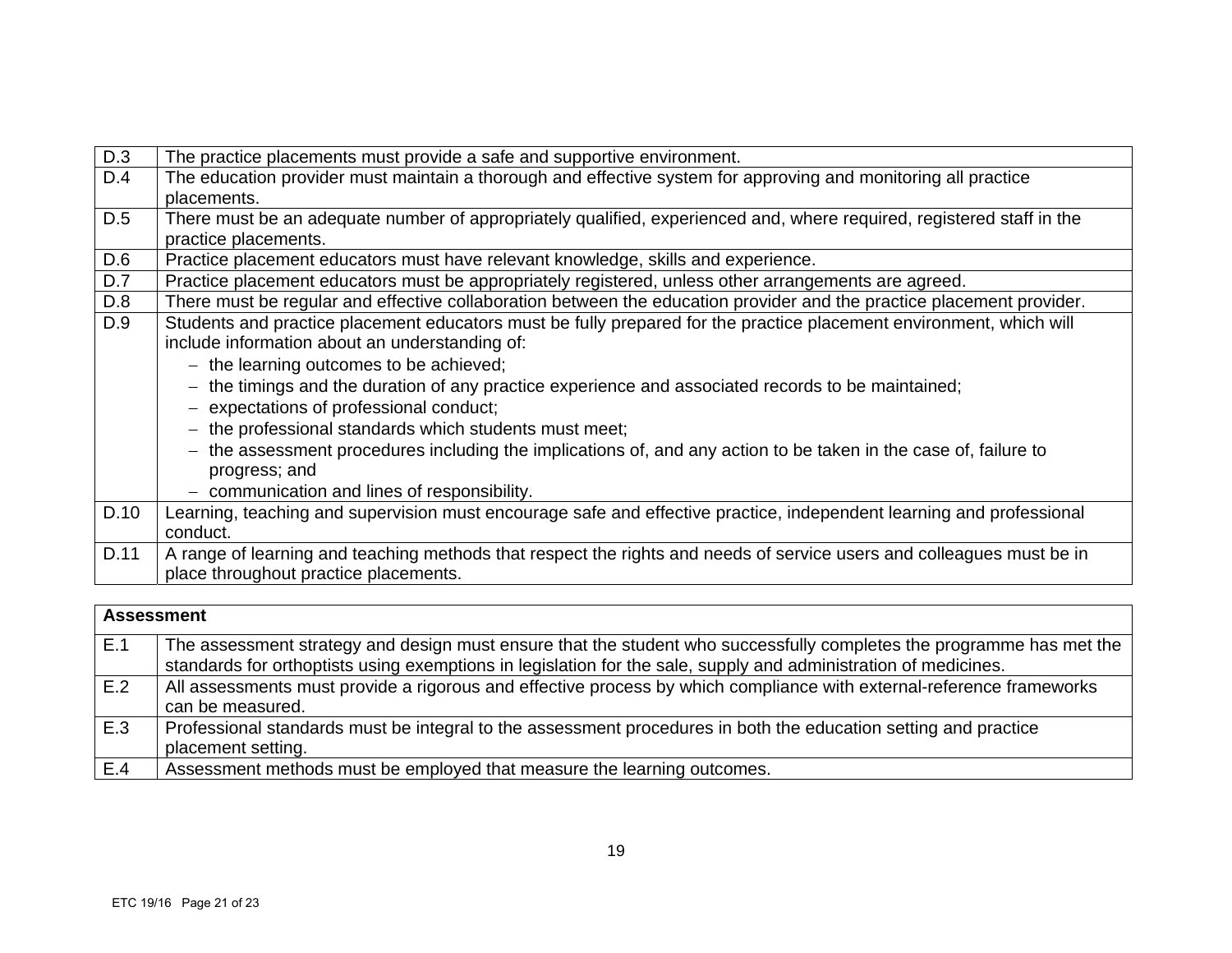| E.5  | The measurement of student performance must be objective and ensure safe and effective use of exemptions in legislation |
|------|-------------------------------------------------------------------------------------------------------------------------|
|      | for the sale, supply and administration of medicines.                                                                   |
| E.6  | There must be effective monitoring and evaluation mechanisms in place to ensure appropriate standards in the            |
|      | assessment.                                                                                                             |
| E.7  | Assessment regulations must clearly specify requirements for student progression and achievement within the programme.  |
| E.8  | Assessment regulations, or other relevant policies, must clearly specify requirements for approved programmes being the |
|      | only programmes which contain any reference to an HCPC protected title or part of the Register in their named award.    |
| E.9  | Assessment regulations must clearly specify requirements for a procedure for the right of appeal for students.          |
| E.10 | Assessment regulations must clearly specify requirements for the appointment of at least one external examiner who must |
|      | be appropriately experienced and qualified and, unless other arrangements are agreed, be from the relevant part of the  |
|      | <b>HCPC Register.</b>                                                                                                   |

## **Standards for orthoptists using exemptions in legislation for the sale, supply and administration of medicines**

|                | Orthoptists must:                                                                                                                                                                                                         |
|----------------|---------------------------------------------------------------------------------------------------------------------------------------------------------------------------------------------------------------------------|
|                | Understand pharmacodynamics, pharmacokinetics, pharmacology and therapeutics relevant to medicines use within their<br>professional scope of practice and how these may be altered by certain characteristics             |
| $\overline{2}$ | Understand the legal context relevant to the use of exemptions in legislation for the sale, supply and administration of<br>medicines, as well as current local and national policy and guidance concerning medicines use |
| 3              | Understand the differences between the sale, supply and administration of medicines using exemptions, other supply /<br>administration mechanisms and prescribing mechanisms                                              |
| $\overline{4}$ | Understand the various pharmacological and non-pharmacological approaches to disease management relevant to their<br>practice and the risks and benefits of each option                                                   |
| 5              | Understand the importance of shared decision-making with service users to encourage self-care and adherence with<br>medicines advice                                                                                      |
| 6              | Be able to make a decision about whether to sell, supply or administer medicines using exemptions, based on a relevant<br>examination, assessment and history taking                                                      |
|                | Be able to undertake a thorough, sensitive and detailed patient medical history, including an appropriate medication history                                                                                              |
| 8              | Be able to communicate information about medicines clearly with service users and others involved in their care                                                                                                           |